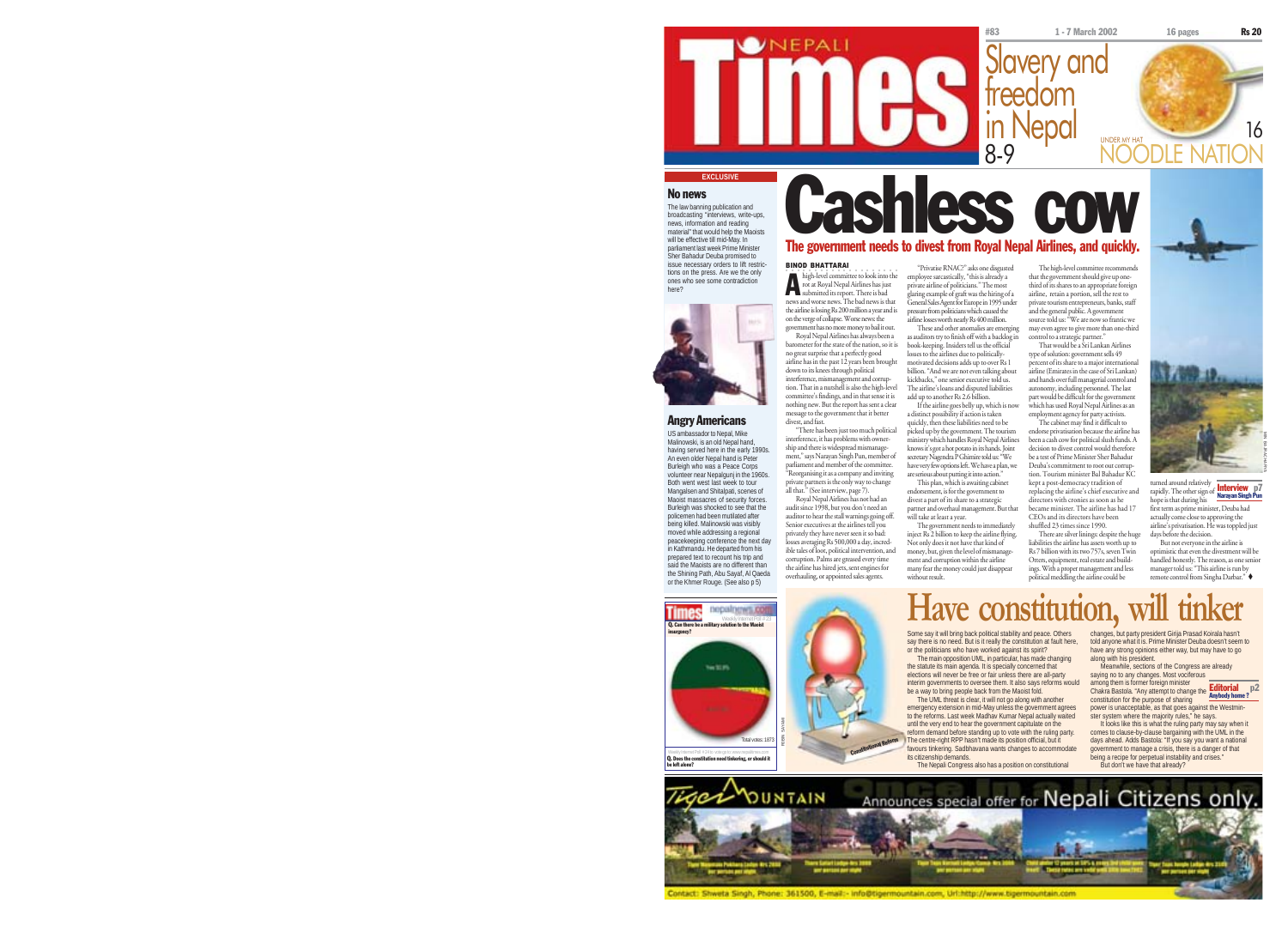### 2EDITORIAL

Nepali Times is published by Himalmedia Pvt Ltd, Chief Editor: **Kunda Dixit** Editor: **Anagha Neelakantan** Design: **Kiran Maharjan** editors@nepalitimes.com, www.nepalitimes.com Advertising: **Sunaina Shah** advertising@himalmedia.com Subscription: **Anil Karki** subscription@himalmedia.com Sales: **Sudan Bista** sales@himalmedia.com Sanchaya Kosh Building, Block A-4th Floor, Lalitpur GPO Box 7251, Kathmandu, Nepal Tel: 01-543333-7, Fax: 01-521013 Printed at Jagadamba Press: 01-521393

## ANYBODY HOME?

Having got the emergency extended for another three months, the government seems to have gone back to sleep. There is sound of loud snoring emanating from Singha Durbar. *Hello?*

This is exactly the what-we-worry attitude of our post-1990 rulers that brought the country to its present crisis. And despite the wake-up call from Achham last week, the government still seems to be saying: "Ah well, the army is out there taking care of the problem, wake us up when they're done."

Someone has got it into Prime Minister Sher Bahadur Deuba's head that there can be no development without peace. And, being seemingly incapable of multitasking, he is pursuing the military option with single-minded zeal. It is true, this war has to be waged to restore peace. But, as we keep saying, the military cannot bring him victory on a platter. Security operations have to be accompanied by some signs of intelligent life inside Singha Durbar.

Many of Deuba's colleagues within his own party, members of the opposition, and independent political analysts are warning that unless development goes hand-in-hand with the counter-insurgency operation, this war will drag on for a long, long time. Peace and development are two sides of the same coin.

No one knows this better than the army. Its foot soldiers operate in villages where having the locals on your side is critical to battlefield success. And fearful villagers need some hope for the future, some indication that far away in Kathmandu is a government they elected that cares for their welfare, and is willing to do something about it. In vast swaths of the hinterland there is no army, no police, and for all practical purposes, no government. These areas are effectively under Maoist control. Unless the government shows some kind of a presence there, they are lost. We know it is difficult for Deuba to get his government's act together, but he could start with something meaningfully symbolic like cutting cabinet flab to make it lean and mean.

## FIXING THE ROOF WHILE THE HOUSE IS ON FIRE

We are into the first week of the second phase of the emergency, and politicians are preoccupied with the debate on constitutional reforms. Those who favour tinkering with the constitution have locked horns with those who don't. It is not a very clear-cut polarisation, and positions cross party lines.

Those who favour reform say the 1990 statutes need urgent revision to ensure free and fair elections, adding teeth to the decentralisation act, ensuring citizenship for minorities, ironing out differences between the judiciary and the executive.

But aren't these things that simple laws can set right? Do we really need to tamper with the constitution? Let's say reforms are, in fact, needed. Is this the time to do it? Constitutional amendments are not trifling matters, they need a rational national debate, and public involvement. A state of national emergency is not an ideal time to foster such debate. In fact, some have likened it to repairing the roof while the house is on fire.

Any discussion on the pros and cons of reforms cannot be unrestricted and unhindered at a time when the fundamental political rights of citizens have been suspended.

Our ribbon-cutting Kathmandu-centric politicians and bureaucrats may not realise it, but this is a country at war. Nepalis have never, ever, in our entire history killed other Nepalis at such a gruesome rate as we have in the past two weeks. The pro-reform lobb

argues that constitutional reform is the bait that will bring the Maoists to mainstream politics. This would imply that constitutional reforms come out of the barrel of a gun.

The main opposition UML is keen on reforms mainly because it says it wants an interim national government to oversee elections. The dissident faction in the Nepali Congress under its ambitious president, Girija Prasad Koirala also wants the constitution changed. But since he doesn't go into specifics, this plan, like his argument for a "democratic alliance", smacks of per-Constitutional reforms, it

sonal ambition. seems, is too important to be left just to politicians who can't see beyond the tip of their noses

NARENDRA SHRESTHA



A section of Kathmandu's elite is waging a psy-war to sabotage the government's will to fight the insurgency. ○○○○○○○○○ ○○○○○○○○○○○○○○○○○○○○○○○○○○○○○○○○○○○○○○○○○○○○○○○○○○○○○○

innocent people on fire.

or Deuba are paragons of virtue, but to compare them unfavourably with those

has with the enemies of democracy. A

not reconciled itself to the reality of

of the Kingdom of Nepal 1990, and is bent upon giving democracy a bad name. This is the enemy within, subverting the rule of law by shouting itself hoarse that laws are not being observed. Take the most glaring recent example.

helped Nepal? Do we have less corruption, more good governance, a higher level of democracy and more investment in poverty alleviation under Deuba than what we had under Koirala? Let me extend this logic a little further: what is the guarantee that whoever replaces Deuba will have a more competent and incorruptible set of ministers than the one we have at present?

espite spring, hopelessness hangs in the air like a shroud of blue cremation smoke over the banks of the Bagmati. Isn't this the state the terrorists want us to be in? By giving into passive mourning, we end up capitulating unwit-tingly. So far, the terrorists have succeeded eedingly well in undermining the political will to fight the worst menace facing tis country since the demise of the Khukuri Dal in the 1950s. direction, the state must begin by identify ing its real enemies. Poverty, unemployment, lack of governance, and corruption are some of the fashionable causes that holier-than-thou analysts brandish about with reckless naiveté. Sure, these are socioeconomic diseases that need to be treated for the political health of the country. The point is, how do you do that when you

D

The mayhem in Mangalsen and the slaughter in Salyan last week revealed the deadly determination of the Maoists. The barbaric burning of innocent passengers on a night bus to Birgunj showed that for the Maobadi, the end justifies the means. And what exactly are these ends? Nothing less rting democracy. Worse, it may be to undermine the very diseases that afflict our state, we make the insurgents look like mercy-killers. The time for moralising is now over. Even wan have certain rules of engagement. Terrorists observe no such codes, and have no hesitation in defiling corpses and setting

existence of this state. A challenge of this magnitude requires that the political class face it with a nse of purpose. This should be the time to shelve little differences that inevitably exist very democratic polity. Some of us in the media had unrealistic expectations of the oyal Nepal Army. We scoffed at the doubts of more percep tive analysts. An army that had tually no experience in fighting an insurgency was doing so in a terrain designed tavour guerrillas. Now that we know better

**The community of the counter** 

e are reconciled to the fact that is is a messy war. We have to be prepared for the long haul. here is no magic wand any re. When it comes to facing a rebel group as ruthless and crafty as the Maobadi, the Royal pal Army is as vulnerable as much-maligned Nepal Police. This is a sobering alisation that should promp our political leadership to

the insurgency. To channel scarce resources in the right have a gun to your head, a knife at your back, and a bomb beneath your feet? By incessantly harping on the terminal A concerted effort to undermine the legitimacy of a democratically elected and constitutionally formed government is on. A psy-war to sabotage the government's will to fight the insurgency is being waged by an influential section of Nepali buddhijibis (This word has no exact equal in English. "Intelligentsia" lacks the menacing undertones inherent in the Nepali term.) The help they extend to the insurgents is too generous to be entirely coincidental. If it isn't a conspiracy, the capital's "opinion leaders" are morons incapable of seeing the harm they do to the

1 - 7 MARCH 2002 NEPALI TIMES

Not that Messrs Koirala, Nepal, Thapa who storm police posts, raze military barracks, kill innocents by the hundreds, and burn bus passengers is not just ignorance, it reflects the complicity that the ignorance, it renects use comparing<br>Kathmandu cabal with a Panchayat-era past sizeable section of the traditional elite has popular rule enshrined in the Constitution Nepali state. Kautilya's Arthashastra, believed to have been compiled between 321-296 BCE, lists four dangers to the state and declares, "... that which is of internal origin and internal abatement" is the most dangerous. Nepal's democracy, economics, society and nation are faced with exactly this danger, and it can mean the end of its independent identity. This is no time to prove one's intellectual prowess by picking holes in the "democratic alliance" that has been proposed by the ruling party's president. It is the classic TINA option of politics—There Is No Alternative. Forces that believe in nationalism and democracy have to come together and defend the gains of the People's Movement of 1990. Krishna Prasad Bhattarai is dead right:

this is not the time to play power games. Constitutional amendments can wait. What needs to be done right away is collect our collective wits and face a ruthless enemy

Have any of the legions of incorrigible Koirala-knockers been able to prove in what way his expulsion from Singha Darbar has staring us in the face. The last word must go to Sun Tzu, almost a contemporary of Kautilya: victory comes from cold-blooded tactics, not vague warnings. If you want to win, first think your strategy out. No one is going to come immediately to save Nepal from the Maobadi. After all, the world just watched while the Taleban had a free run of Afghanistan. By the time help arrives assuming that it does—it is often too late. The state must sort this mess out all by itself. The least the buddhijibis can do is stop being such a nuisance.

NATION

he Maoists' Falgun Offensive las Ince Maoists' Falgun Offensive last<br>week, with its monstrous slaughter<br>of the security forces, has broader security implications. It is no more a secret that the Maoist leadership is hiding in India. And despite official Indian condemnation of the Achham attack and an official statement in November pronouncing our Maoists terrorists, they do find safe haven across the border. In a sense, therefore, this is already a "cross-border" war. The most <sup>g</sup>laring indication that India has officially done nothing to apprehend the underground leadership was the "Siliguri plenum" after which a parade of leaders from Nepal travelled to north India for audiences with Comrade Prachanda. It is also no secret that India's Maoist groups procure weapons for the Nepali rebels, provide them safe-houses in Indian territory and have trained them in the use of explosives and landmines. Indian Maoist groups also help their comrades in Nepal to get support among international revolutionaries. In an indirect way, the army is already fighting what can be called a cross-border war. What may happen now is that this war will be fought more openly. Even if the security forces are able to drive the Maoists out of the hills of Nepal, the guerrillas will simply head off to their hideouts in India. What this also means is that Nepal's security concerns would span the Indian plains, where both the problem and solution may be in hiding. And this would have broad ramifications for the Maoist uprisings in India's Bihar, Jharkhand and Andhra Pradesh states, where our battle-hardened Maoists are now in a position to teach their Indian comrades a thing or two.

It is clear that the security situation will not improve until the border is sealed. The Maoists will have a theoretical edge here, because Mao's communism, and the internationalism that msm, and the internationalism, com that a communist can fight for

revolution anywhere. A future cross-border war will be different from the one fought by the armed wing of the Nepali Congress in the 1960s when the then underground party had the direct and full, albeit secret, support of the Indian establishment. Will this lead to the "Bhutanisation" of Nepal? It may, if it is the Nepali government that will have to send out an SOS. And if that happens, we all know who we have to blame for it. In an interview with the news agency AFP, Maoist leader Prachanda once said, "If (India) did not support Nepal's fascist rnment, we would be ready to talk with the Indian establishment." If this

# Borderline war

**COMMENTARY** *by* **PUSKAR GAUTAM**

Nepal's Maoist war could spill over into India.



taking Nepal. The Maoist leader also gave an interview to the Revolutionary Worker four years ago in which he said he was ready to take on the Indian Army. At the time, this sounded like false bravado. But was all this part of a grand plan to actually draw the Indians in? The Maoists struck in Achham for a reason. The district borders both the

mid- and far-western regions. They knew that here they would have an edge over the security forces in terms of organisation. They are in familiar terrain, the army base in Mangalsen was in a vulnerable location, and it would take time for reinforcements to arrive. The security forces have been

statement was correctly quoted, it is clear in which direction Prachanda is engaged in hot pursuit and in cordonand-destroy operations that have inflicted

heavy blows on the retreating Maoists. But we can expect the Maoists to have hidden most of their captured automatic weapons in secret caches, and they will be travelling light and fast, at night and in civvies, to disperse.

If the Maoists are trying to develop Achham as a base as strong as Rukum or Rolpa, it would be a major challenge for the future, because Achham is just one district away from Nepal's western border with India. Our Maoists are used to trekking nine nights at a stretch to travel from one part of the country to another, and it would take them no time at all to get to the

Mahakali river and cross over The Maoists who were believed to be holed up in Rukum and Rolpa escaped from the army's security cordon (See "Down but

LETTERS seems to be far less compared to Sri Lanka, Bangladesh and Pakistan. In this globalised world, it is not a matter of shame to go abroad for employment. But it is important to be competent in securing better jobs in the nternational market. Othe countries have formulated policies that have helped the people take opportunities available in international abour markets. They also consider the restrictions placed by developed countries on free mobility of labour across national boundaries against the spirit of globalisation and levelaving field of the marketased economy. For details on the growing importance of non-farm income in the Nepali economy, migration paths, and the role of remittances in the livelihood security of villages, readers can refer to our forthcoming book, *The New Lahures : Labour Migration and Remittances Economy of Nepal. Jagannath Adhikari Kathmandu* SENDING MONEY HOME Thanks to Hemlata Rai for tackling the important issue of Nepali migrant labour "Sending money home" (#81). Ms Rai quotes from our study that remittances worth Rs 30 billion flow into Nepal annually. She also reports that *Himal Khabarpatrika* had estimated annual remittances coming into Nepal as Rs 69 billion. As a matter of fact, our study had made both estimates. The first one did not include remittances coming from India as it was (is) difficult to estimate the number of Nepali workers working there. By making some rough estimates of the number of people working in India and the remittances they send to Nepal, we reached to the conclusion that, in total, remittances (from all foreign countries, but excluding the pension payments) could reach Rs 69 billion. Considering the contribution of remittances to GDP, Nepal's participation in foreign labour migration I can understand why it is difficult to estimate the number of Nepalis working in India, but it should be fairly easy to look at the number of Nepalis working in the rest of the world. All we have to do is look at the number of embarkation cards for departing Nepalis. *Sashi Bhandari Swargadari Khola, Pyuthan* OUT OF SLAUGHTER Hats off for the editorial "Coming out of slaughter (#82). Something is rotten in the state of Nepal, and you put your finger right on the rot: our elected representatives. Why not televise the proceedings the House so we can see what a bunch of clowns they are. Getting elected doesn't give them the mandate to shehave. But more importantly, your editorial may have to be translated into Nepali so they can read it. *D Gajraj by email* NARAYAN GOPAL Pemela Guruwacharya, wife of late singer Narayan Gopal, writes in your letters (#82) which in your letters (#02) cake" (#78) that she is "quite sure [that her singer husband] never even touched the steering wheel of a taxi, let alone any vehicle with four wheels." Your columnist CK Lal responded that he stood "by [his] memory" in declaring that Narayan Gopal was once taxi driver. So who should the fans of the great singer believe? How about hiring a cultural historia to look into the matter? If it turns out that the late singer was indeed a taxi driver, fine. But if it turns out otherwise, then your columnist should apologise to Mrs Guruwacharya and to all Narayan Gopal fans. *Prashant Mahara* have always taken advantage *Baudhha* Whether or not Narayan Gopal once drove a taxi, and even if **Bhupati Pratap** | he did, I don't understand why Mrs Pemela Guruwacharya thinks that driving a taxi is so beneath human dignity that she was "shattered and disturbed". *Nanda Bahadur Rai* ACROSS THE BORDER Puskar Gautam in ("Red Terror", #80) takes pains to side with the political mainstream, but hesitates to state the obvious about the Maoists: that India is fighting a proxy war in Nepal in the proxy was an resparant are ment. I am surprised that an ex-commander with such a fine understanding of "red terror" misses the point about the logistical, weapons. training and other support the Maoists get from India. Our efforts are mistargeted. Nepal doesn't have internal enemies, our enemies have always been external, and they of the open international boarder we unfortunately shar with India **Bipin Adhika** Reading CK Lal's "Six years later" (#82) I was struck by the possibility of Indian Gurkhas at our doorstep. If our domestic strife continues at this rate. his is a distinct possibility, and we know who we have to blame for that: maximum leader Prachanda. After all, Indian Gurkhas outnumber ou own Gurkhas. General Hastings raised battalions of **Surkhas into the 1st Nausiri** attalion even before the Ango-Nepal War of 1814-16. Is istory going to repeat itself? *by email*

not out", #77) to attack Achham with the weapons captured from Dang and their battle cry was: "Avenge Kapurkot". It was in Kapurkot in early January that the Maoists suffered their most major defeat, a repeat of their rout

1 - 7 MARCH 2002 **NEPALI TIMES**  $3$ 

in Salleri in November. They badly needed a high-profile victory.

If the Maoists are emerging into a "Strategic Balance" phase after Achham, they may now be in the same situation as Peru's Sendero Luminoso, who said they were in Strategic Balance with the Peruvian security forces after establish-

ing control over almost 60 percent of the country's territory. In Peru, an infiltration break-

through assisted by the CIA allowed the security forces to zero in on Comrade Gonzalo and six other members of the party high command. Our security forces here must also be hoping for a similar intelligence breakthrough as a final solution.

But the big difference with Peru is that, unlike us, it did not have an open border with a big neighbour—and one with its own Maoist insurgency—like India. There is also the question of how Nepalis would countenance help from outside intelligence agencies, and the presence here of foreign security onnel. So far Nepalis have been killing each other in a domestic insurgency, the danger is that all this escalation will lead us into a crossborder war in which also Nepalis

Achham was a watershed in more ways than one. The security forces lost a battle. But this is going to be a long war. And, as they say in Nepali, "parajaya nai bijaya ko dhotak ho". A defeat can also be an early sign of victory.

*(Puskar Gautam is a former Maoist district commander for Okhaldhunga and left the movement three years ago.)*

*UK*

**Bangkok** 

kill each other.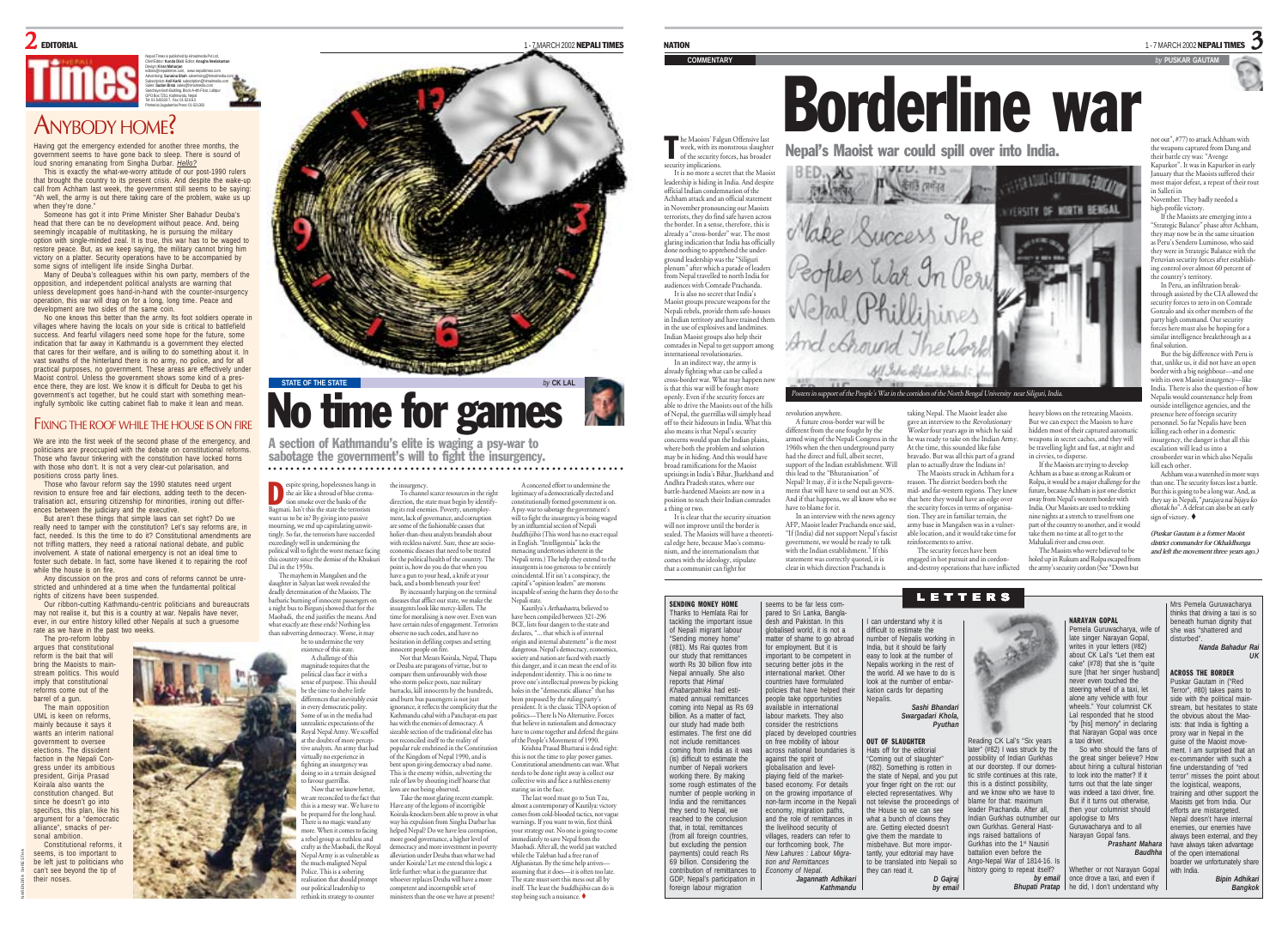



that the licenses are delayed because they don't want the new stations to fall into Maoist hands. However, local communities which have been waiting for their licenses say this is just an excuse to favour private licences for lucrative commercial stations. No licenses have been issued since the state of emergency was declared in November. The existing FM broadcasters ave been divided into community, mmercial or co-operative stations, depending on the type of ownership. And this makes a marked difference to the content of he material broadcast. Community radios focus on locally relevant information and discussions, cooperative stations have a good ixture of entertainment and ne while the commercial stations are almost entirely entertainment-based and cater to the younger generation of music listeners. "The main problem with licensing is that government policies do not make any distinction between for-profit and non-profit broadcasters," says one applicant

all stations have to pay a government levy of 4 percent on net ent tevy or a percent officer.<br>ofits, and license fees apply to both profit and non-profit stations. "Insensitivity of the governme officials is killing public service broadcasters, and this is against the spirit of the country's communication policy," says Vinaya Kasajoo, a promoter of community-based media in Nepal. Since the postdemocracy Communication Policy is guided by the principle of enhancing people's rights to information, Kasajoo argues that official policy should give more weight to grassroot initiatives to set<br>up community radios. up community radios. Community radios like the Madanpokhara FM in Palpa and Radio Lumbini in Butwal are mainly information-based, and have higher running costs and less ertisement revenue than simila commercial stations. Because they cater to listeners at the village level who do not have the purchasing power, community radios lack of oner, community makes mea or<br>dvertisers and sponsors for their programmes. According to the annistic accounting to Nepal (AAAN) the advertiser

mong the ranks of the literate of

broad gulf, rarely bridged, potentially dangerous. Take my father. As if to we that nurture, not nature, termines many of our key attributes, he and I are on opposite sides of this Iron Curtain fincomprehension. Not only does the dear man not read regularly, he has an appalling habit that turns my stomach just to describe it. When this otherwise sane, loving and generous human being picks up a work of fiction, he turns immediately to the last few pages and reads them. "I to see how it's going to end," he explains as if it's nost normal thing in the world. "If I don't like the ending, I don't read the book." Then

A

HEMLATA RAI  $\bullet$  ix years after allowing public FM radio, Nepal's pione efforts in liberalising licens S

regulations for independent broadcasters is losing steam. Nepal was one of the first countries in South Asia to allow n governmental groups to broadcast on the FM band when Radio Sagarmatha 102.4 went on the air in 1996 in Kathmandu Valley. That opened up flurry of new private commercial stations, but the original intention of allowing communities to set up their own local FM stations got sidelined in the rush to profit from the new medium.

Even so, the government has <sup>g</sup>iven out operating licenses to 25 FM stations all over Nepal—half of them outside the Valley. The Ministry of Information and Communication is sitting on another 25 applications, some of them since 1996. "The application are technically okay, but we are waiting to hear from the decisionmaking level," says Anup Nepal of th Frequency Division of the ministry.

Although they don't say it, officials have spread the explanati for a radio license. The legal and financial obligations are similar, and

SUBHAS RAI

**Let a thousand community radios boom**

Despite small steps taken in the past six years, radio in Nepal is still waiting for a giant leap.

turnover of the Kathmandu's seven FM ations totalled at Rs 33 million these projections. "FM

last fiscal year. The largest chunk of this went to private commercial stations. The commercial station, Classic FM for instance earns four times more in revenue from advertisements than Radio Sagarmatha with its public service orientation. In almost every part of the world, public service broadcasters like the BBC or CBC in Canada are subsidised by the government. "It is ironical that in Nepal programming that is geared for independent information in the public sphere is taxed by government," says Bharat taxeu by government, and the Koirala, whose lobbying efforts in the early 1990s were crucial in getting the government policy on has developed as an alternative says Narhari Acharya who was of the National Communication Policy. "But the government has

argely because of the new policy, chairman of the drafting committee says Koirala. "It must see this as a way to strengthen democracy and<br>giving voice to the diversity and given ediversity and plurality of Nepal." A 1996 radio listenership survey in 1996 reported that there were 1.2 million radio sets in Nepal and an average of nearly four people

The Policy document has even commended that Radio Nepal be emment from implementing the listened to each set. This figure has now gone up, but the increase has mainly in new FM sets. Still, it is Radio Nepal, broadcasting in the short and medium wave AM bands that commands most of this listenership. For the first time, though, the reading network of FM stations is

taking listeners away from Radio Nepal—especially from urban areas. And this is hitting Radio Nepal's advertisement revenues. Already hurting because of a cutback in government subsidy, Radio Nepal has had to go commercial on



Most independent media

## Barefoot radio

tion and Communication Minister

How big does a radio station need to be? Broadcast trainer and community radio supporter, Raghu Mainali (right), thinks it needn't be bigger than a box. And he can prove it with his mobile FM radio station which he lugs around in a suitcase. Mainali set up Community Radio Support Centre (CRSC) two years ago to "demystify" radio. Mainali maps

out "strategic" villages with cultural and linguistic distinctness where a small FM radio station can make real impact and gets the community fired up about the idea. CRSC has identified Humla and Namche Bazar as areas with huge potential for local FM stations. Communities there are now working on plans to set up their own radio with help from CRSC which helps with technical feasibility and other training.

"By helping communities establish their own media we want to help them preserve cultural richness and indigenous knowledge," says Mainali. CRSC also helps prospective radio station owners with lobbying in the labyrinths of the Kathmandu ministries with paper work for licensing as well as lining up donors for specific projects. So far, Mainali's group has already helped non-profit stations like Radio Lumbini, Radio Madanpokhara, Swargadwari FM in Dang and Himchuli FM.

Mainali told us: "Private commercial stations are mainly urban-centered. They ignore social issues which they think are not popular with listeners. Someone has to step in to fill the gap in content between commercial stations and state radio."

Another group, Communication Corner in Kathmandu is also working with community radio stations that are already on the air by networking with them for exchange of news, current affairs and other radio magazine programmes. The organisation works with seven community radio stations to which it sends a daily 15 minute news and current affairs programmes and is encouraging members of the network to exchange material with each other.

The original plan was to link the stations together through the internet, but the bandwidth within Nepal was too narrow. Communications Corner is presently doing it via phone lines and will upgrade to internet audio files as soon as the bandwidth improves. "What we are trying to do is to magnify the voices of small community stations," says the centre's Gopal Guragain. "By making them a part of a network, the whole is binner than a sum of the parts." From his studio in Kopundole, Guragain beams a news package every morning which is heard simultaneously in Butwal, Hetauda, Pokhara, Itahari, Palpa and Kathmandu.

With help from the Media Development Fund in Prague and the Panos Institute South Asia Communications Corner has equipped members of its FM Radio Network with computerised digital audio equipment. Besides news, a half-hour programme called Alopalo and Radio Ma Pustak and 15-minute KayaKairan are aired on member stations. The member stations pay for the daily KayaKairan, but get the two additional programmes for free on the understanding that they exchange their own productions with other members. What distinguishes community stations in Nepal as well as their socially-minded commercial counter-

parts is that they see their public service role as a priority, and not just the profit motive. "Of course, we need to make ends meet, but informing the public has much greater importance in a democracy, and as a radio producer it gives you much greater satisfaction," says Guragain.



tion and Communication Minister ( $\frac{1}{2}$  Mathematical conditional contains and conditional conditional conditional condition of the solution of the solution of the solution of the solution of the solution of the solutio



NARENDRA SHRESTHA

*Operation Seminar.*

Minister's Relief Fund to which it will allocate Rs 100 million—and it has asked the public to pitch in, too. To set an example, the prime minister and his cabinet are all donating a month's salary. Money donated to the fund will be tax-exempt and used to provide relief to the families of army and police personnel, political workers, civil servants and members of the general public killed in Maoist attacks. It will also provide assistance to those injured or maimed in the violence. The cabinet has asked businesses, civil servants, industrialists, and other institutions to contribute to the fund which will be managed by a fund operation committee including Damodar Prasad Gautam, former Chief Secretary, Rabi Bhakta Shrestha, president of the Federation of Nepalese Chambers of Commerce and Industry (FNCCI) and the Secretary of the Prime Minister's Office

The government has also decided to launch an austerity measure—except for diplomatic purposes, it will cut down on lunch and dinner receptions during the emergency.

### Vacancies

•<br>
Nepal's civil service is shortstaffed. A recent report submitted by the Ministry of General Administration to the State Affairs Parliamentary Committee says that Nepal's ministries need more than 11,000 extra civil servants. Until some time ago, there were 4,652 posts in the civil service lying vacant. Then, the following were added:

- <sup>z</sup> 4,929 vacancies owing to transfers and promotions;
- 465 vacant posts due to compulsory retirement;
- 774 vacancies owing to retirements a and 228 posts are vacant due to deaths.
- 

The Health Ministry has the largest number of vacant posts—5,244. The parliamentary committee has sought an explanation as to why steps have not been taken to find more civil servants.



**HERE AND THERE** *by* **DANIEL LAK** A row too far

For drama, angst and insight, don't look to the behaviour of public

the world, there are two types of people: those who read books, who don't. Never mind Serbs and Croats, dog people and cat people or people who hate mobile teles and those who glue their Nokia to their ears, this is a truly personalities. Just turn to the bookshelves. he has this infuriating habit of winking at you, or smiling smugly as if he's conveyed some nugget of wisdom that might just free you from that damaging habit of reading all those books. ○○○○○○○○○○○○○○○○○○○○○○○ ○○○○○○○○○○○○○○○○○○○○○○○○○○○○○○○○○○○○○○○○○○○○○○○

I've long since learned not to spit, splutter or swear at him. He is my father after all and must be treated with all due respect. Besides, I love the guy. He has no other horrible flaws. But he illustrates for me-and has done since I first started recognising letters on a written page—the way that reading can divide society. I read therefore I am. It is inconceivable to be anywhere, with anyone, doing anything, and not have books sitting anywhere, with anyone, using anyuning, and not nave books mung<br>nearby—if only to read at the end of a long day before slipping into a few hours' sleep. I can't count the number of times I've read the worst, trashiest, most desultory airport fiction or worse, just because I'd finished my good books, or left them somewhere behind enemy lines. It doesn't matter. The only thing worse than having to read Jeffrey Archer or Jackie Collins, is not having anything to read.

So it is with heavy heart that I confess something and then whinge about it—the columnist's stock-in-trade. I hate literary festivals, literary rows and literary gossip. It is a pointless waste of time and ink and grey cells in the brain. I don't care about a writer's personality or past life or penchant for snail salad or odd sexual practices. It doesn't matter. I read his or her books. I do not assess their life and times and pass moral judgement. Nor do I give a damn what a particular writer thinks about an issue of the day, even if—like Arundhati Roy— I agree with them.

Fiction writers should stick to fiction, poets to poetry. It's how I feel, even as I toy with novel writing in the growing knowledge that it may not be for me.

Thus the literary world's equivalent of a firestorm that raged in India recently over Sir Vidia Naipaul's outbursts at a recent government-sponsored literary festival are of no interest whatsoever. In fact I care so little that I'm writing about the matter this week. Er, yes, well I never promised utter consistency at all times. India's chatterati—which dearly lowes a row that combines concerns about identity, their country's place in the world and guilt about speaking fluent English—leapt with glee on the Naipaul matter. "A grumpy old man," "full of malice" "crotchety and nasty" were the comments that best sum up the reaction of the nattering classes in Delhi.

And having briefly met Sir Vidia, I can confirm a certain truth in those observations. He is a bit of an intellectual thug, and as far as I am concerned, that's his business. Some of his writing—for me—is imbued with rigour, clarity and brilliance; a lot of it is the frustrated ranting of an exile who doesn't like much about his origins. NO matter. I read him with eagerness and joy, even if I don't like what he writes, even if I know he can seem a grumpy old git sometimes, even if I find his views on Islam suspiciously narrow. He is VS Naipaul, he writes books. I read them. That's the extent of our relationship.

In this content driven age of the Web and constant television, we spend<br>for too much time on invented dramas and trivial muss. We look for anger far too much time on invented dramas and trivial rows. We look for anger, angst and insight in the behaviour of public personalities, even intensely private folk like authors. While just over our shoulders, on the groaning shelves of our libraries, lie everything we need to ponder the intense mystery of life, love, hate and joy.

Unless you insist on turning straight to that last chapter. Then there's no hope for you. Sony Dad.

ing public service FM station aising puone service rivi stations<br>After its initially bold National Communicaton Policy which amended the National Broadcasting Act in 1997, thus ending the onopoly of Radio Nepal over the airwaves, the government has lagged behind, and hasn't implemented there has been nothing to stop the other provisions in licensing unity stations. "The government must not see t as community broadcasters snatching control away from it," ire FM.

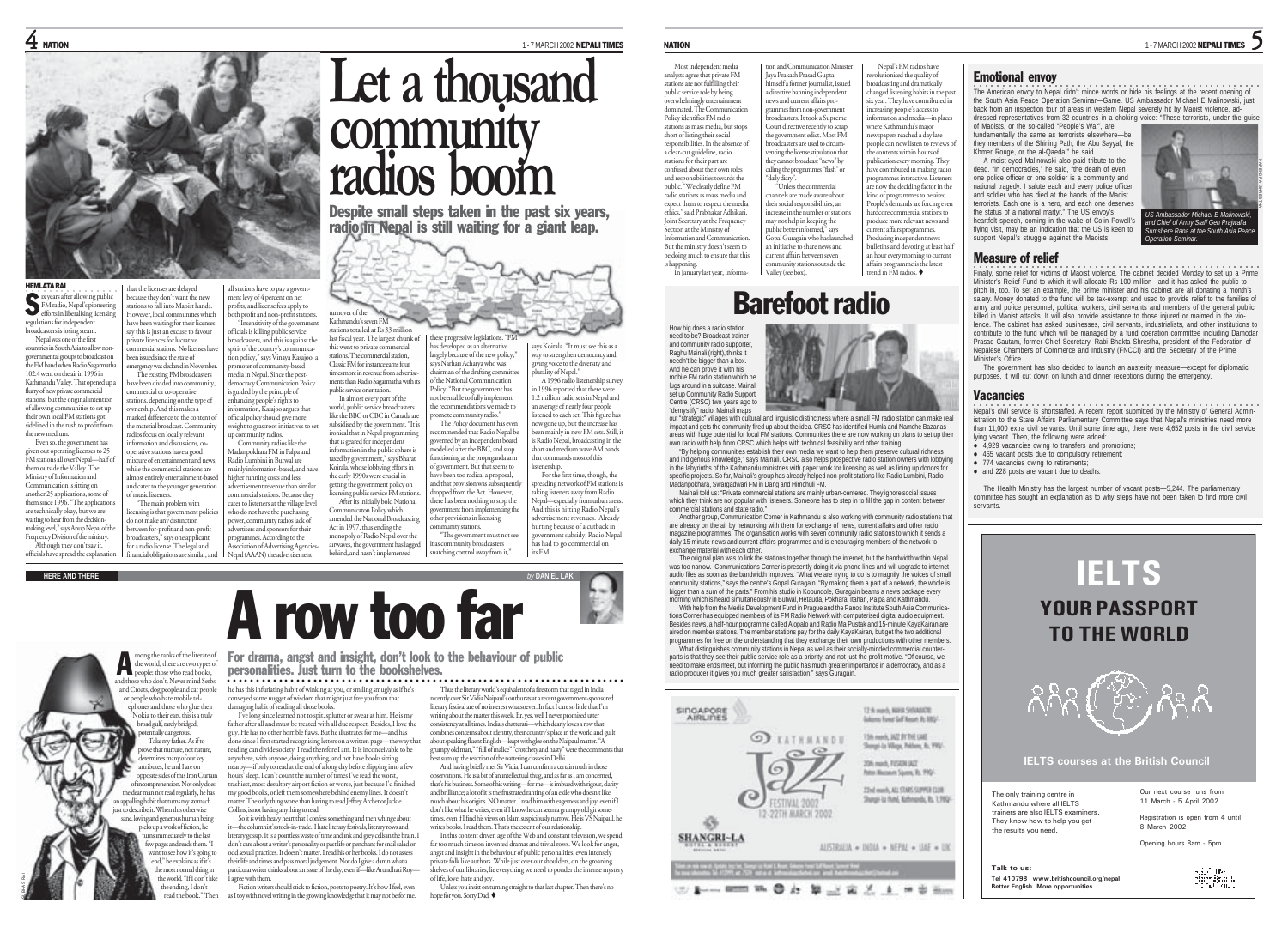## $\mathsf{\bf6}$  nation  $^{\text{1-7 MARCH 2002}}$  nepali times

## **SOMEWHERE IN NEPAL** *by* **PUSKAR BHUSAL**

## Lords of the Left Kangresis proved how forgiving Nepalis could be of politicians who could at least pretend they were friends. When Girija Prasad Koirala

So Madhav and Bam Dev patched up. But maybe Oli is the man to watch.

their first majority communist government

gaining access to markets. Dairy farming is risky and nung *compan*s.<br>ness. The buffaloes get sick, milk production falls, a small mistake could sour milk easily. Selling milk to dairies involves multiple nsactions, and yet farmers in Lalitpur have managed it. There are thousands of milk producers and hundreds of porters organised under 49 active milk

eading the editorials and commentaries <sub>c</sub>use centorius and commements e days, you get a feeling that the taays, you get a recting that un.<br>ition CPN-UML has completed its post-election cabinet line-up down to the minister without portfolio. But are Nepalis anywhere close to getting after last month's merger between the two largest mainstream leftist groups? The answer would depend on, among other things, exactly where the union stands between amalgamatic and infiltration. For now, at least, the comrades don't seem too bothered about such technicali-

without central planning, thank you. They can help themselves, and if the Tenth Plan is to focus on agriculture development and poverty alleviation then it has to encourage farmers like hose here with a very simple thing s dawn breaks, thousands of farmers in the villages of southern Lalitpur carry small jerricans of milk and walk down the winding trails. The fat content of the milk is measured, and the milk is poured into big cans, and loaded into the vans that supply Kathmandu. The farmers have a smoke and tea at the shop, chat about business and then trek back to their homes. If you are flying into Kathmandi A

**VILLAGE VOICE**

R

the villages of southern Lalitpur glide by below the wing five minutes before landing. Yet, until 15 years ago, these villages were as remote and poor as th rest parts of roadless Nepal. But thanks to two feisty farmers—Ram Prasad Banjara of Bhukhel and Bhim Prasad Gautam of Ghusel villageswho pioneered the dairy industry in 1985, milk has transformed the area and generated income for some 5,000 families.

duction cooperatives. Farmers handle this complex network, and carry out the transactions smoothly without much of a fuss. Four years ago they also formed a district federation milk cooperatives to safeguard farmers' interests. They did all this without outside assistance. The result is there for all to see: a area of Nepal that was chronically short The 20 Village Developm Committees of southern Lalitpur currently supply up to 18,000 litre of fresh milk to the Dairy Development Corporation (DDC) and 6,500 litres to other private dairies in Kathmandu. The remaining 7,000 litres are consumed locally, or

sufficient.

converted into khuwa. All this earn the villagers a stunning Rs 150 million a year. Before 1981, the villagers had n

access to a market for fresh milk, and so they boiled all the milk down to khuwa and ghiu. The huge quantities<br>of firewood this needed devented the of firewood this needed deva Mahabharat forests, contributing to the unprecedented flash floods and landslides of 1981.

buffaloes with the money they save. There are now over 4,000 buffaloes in But the road from Tika Bhairab changed everything. It was possible to get fresh milk down to the city, and business boomed so fast, the DDC set

ties as long as the prodigal son who has returned is who he says he is. But, surely, the celebrations can't go on forever. When a political player as proficient as Comrade Bam Dev Gautam decides to return home at the cost of relinquishing the position of general secretary of the CPN-ML he built and nurtured, you can't afford to swear by the Communist Manifesto. nominated Krishna Prasad Bhattarai as minister weeks before the first votes had been cast, not too many Nepalis were convinced that he eternally squabbling party elders had

of politics, other incongruities persist. From the way UML general secretary Madhav Kumar Nepal embraced Gautam at the Rastriya Sabha Griha (see picture left), where the Lord of the Left and his workers had broken themselves from the UML's chains four years ago, it was easy to forget how the main opposition party ad once publicly castigated Gautam as the<br>ountry's most corrupt politician. Gautam's country's most corrupt politician. Gautam's tirades against the UML's abandonment of the e, too, seemed to have been consigned to the dust heap of history.

down Nepal's rivers since irreconcilable differences over the ratification of the Mahakali Treaty and the language character-ising the extra-territorial ambitions of the United States and India forced Gautam & Co to walk out of the UML. Both camps ater acknowledged that the split deprived them of a majority in the 1999 general election. Since ML leaders maintain they ave returned to the UML keeping intact those differences, electoral calculations must have spurred a partial conciliation. A greater catalyst, however, seems to be the success the Nepali Congress reaped by putting on a facade of unity before the election.

Moreover, Gautam is nowhere near the deputy general secretary's post he once held in the UML, which serves to reinforce suspicions that his words of contrition might be a red herring. Even after accounting for the fishiness finally decided to engage in some healthy rivalry. But voters gave the Kangresis a majority any way, allowing them to foist on the country three prime ministers in as<br>many wars many years. To be sure, the ML's fate was sealed when

Much blood, sweat and tears have flown it failed to win a single parliamentary seat in the last election. Amid a steady exodus of cadres to the Maoist camp, ML strategists were forced to face the facts. Although the ML was officially the third largest national party, state<br>modia accorded in loaders a phon hobind media accorded its leaders a place behind Narayan Man Bijukche on the news bulletins. For Gautam, repudiating the UML was relatively easy, especially with the help of such allies as the perennial dissident, CP Mainali. However, when Mainali couldn't quit being the permanent leader of the opposition in the new party, Gautam knew his moment of truth had come. (How Mainali fares in his budding association with leaders like Rajeshwar Devkota

> and Dhundi Raj Shastri would be avidly watched in the days ahead.) To be fair, Gautam has never concealed his fervent ambition of becoming prime minister. When he became deputy premier in—and the de facto head of—Lokendra Bahadur Chand's government, a TV interviewer tossed a routine question: had he ever imagined he would reach such a high position? Apparently, Gautam felt insulted. From the very first time he walked into the visitors' gallery at the Rastriya Panchayat, Gautam told the interviewer, he knew he would become prime minister one day. Although Gautam refused to

divulge how, as a politician in hiding, he managed to get a visitor's pass only members of the partyless chamber were authorised to e then, he made his point. Similar conviction must have led Gautam to assert in a recent magazine interview that he considered his return to the UML as a major step toward his ultimate destination.

All these years outside parliament, Itam had enough time to take a hard look at his former titular boss, Chand. It didn't take long for Gautam to realise that his voice would carry wider reverberations as a member of the main opposition party than it would as the

general secretary of one having a single member in the upper house. Nepal, for his part, felt he needed

someone strong enough to check the aspira-tions of colleagues like Khadga Prasad Sharma Dons of colleagues like Knadga Prasad Snarma<br>Oli. When Oli, who was denying knowledge of unity talks until very late in the process, realised he couldn't stop Gautam's h ing, he planned his own welcome. The UML deputy leader organised a tea party for Gautar while Nepal was away on a study tour of the Westminster chambers. By the time the unification was officially announced, Pradip Nepal, who was entrusted by the UML to

crown Gautam with the Most Corrupt title, joined in a rendition of the Internationale. Even if the UML were to get a majority in the next election, it would still have challenge to surmount. A major one is the fact that both Madhav Nepal and Gautam have served as

deputy prime minister. Given the balance of power in the UML, that shouldn't complicate e election of the new prime minister. The nature of the coexistence between Nepal's authority and Gautam's ambition, however, would influence how events unfold. Maybe Oli is the man we should really be keeping an eye on.

*by* **MADHUKAR UPADHYA**

NEPALI ECONOMY **1 - 7 MARCH 2002 NEPALI TIMES** 

### **BIZ** NE

### Face off

The Nepal Rastra Bank has begun to get tough with the management of Nepal Bank Limited<br>(NBL), the second large bank after the Rastriya Banijya Bank that is to be turned around under the government's financial reform project. On 21 February, the NRB activated a provision in the new Central Bank Act #86 and wrote to the NBL asking why its directors should not be suspended having conducted bad banking. The NBL was asked to respond to the central bank within 15 days, as required by law. Should the Rastra Bank not be satisfied with the response it can take over the bank. The charges are obvious: a huge pile of bad loans, poor repayment rates and collection efforts, high operating losses and inability to present updated financial statements and hold Annual General Meetings on time.

The government owns roughly 41 percent of the NBL, the remainder is controlled by large private businesses and other shareholders. There were reports the NBL would suspend lending, which needs to be approved by the directors when it involves Rs10 million or more, saying it needs time to take stock of and respond to all the questions raised by the central bank. Analysts see the move as a veiled threat to the central bank in the hope there will be political intervention. Last year, when the Central Bank issued directives governing capital adequacy and other prudential banking measures, the NBL said that as it could not meet the requirements, it would stop deposits and lending. That threat forced the central bank to waive capital adequacy requirements. What will happen now is anyone's guess.

And, even before the new outside management has been authorised to take over the Nepal Bank, it has been changed. The lowest bidder, PriceWaterhouseCooper, was disqualified because of "inconsistencies" in its financial bid, which included conditional clauses for staffing costs. The central bank is now negotiating with the Irish ICC Bank, the next bidder or the shortlist. ICC's bid fee to mange the bank over two years was \$4.98 million, only slightly higher than PriceWaterhouseCooper's.

The World Bank is to provide \$25 million to finance the management contract, and implement other reforms at the central bank, including enhancing its supervision, research, accounting and management capacities. The British Department for International Development (DfID) will give \$10 million in grant assistance that is to be spent in accordance with the larger financial sector reform project.

### Kali Gandaki

•<br>The Kali Gandaki-A is on line. The 144 mW project began by supplying 48 megawatts of electricity to the central grid on 24 February, almost a year after the originally anticipated completion date, and a month after it began trial runs. Its two other 48 mW generators are waiting to begin generating power pending completion of transmission lines to Pokhara. Construction on Kali Gandaki-A began in 1996.

Cillette, one of the world's leading makers of shaving products, has announced a new promo in Nepal which comes with special price cuts, and entry in a global draw that could ma richer by \$1 million. The company has introduced a shave gel in a tube priced at Rs 80, and a Rs 100 rebate on its up-market razor Sensor Excel. To enter the contest to win the million dollar prize, or a chance to watch the football World Cup 2002, you need to buy special promotional packs of Gillette's Mach 3, Sensor Excel, Series Gel, deodorants and after shaves, a company statement says.

**ECONOMIC SENSE Seesawing** 

On the state of the economy, you say tomayto, I say tomahto.

7

бΑ ั∡⊾

our other main focus, and the state o the nation comes a low third. Who can believe the economy is a priority

ngs are not really so bad. So long as the fixed exchange reime remains, the Nepali econom

he Beed is wearying of the<br>
numerous times everyday<br>
neonle ask one about the f numerous times everyday people ask one about the fate of epal's economy. It has become the national pastime today to lament the sorry state of our economy and how it ntinuously reeling under all the shocks. The governor of the central bank has even gone on record to state that disaster shall strike after precisely six months, so don't blame him when things starts to go very badly wrong. This is a good time for sooths and doomsday prophets and naysayers,

surprise that we are doing so now with renewed vigour. At every public forum you hear talk of the oversupply of rooms, but does that stop anyone from building hotels? We talk about our wallets feeling the pinch of these hard imes, but don't hesitate to throw lavish parties. We talk about transparency and worry about graft, but on a personal level it is okay that so many of have extravagant lifestyles or smallish incomes. This sort of pandemic, socially-accepted schizohrenia is astonishing. The Nepali economy has never been planned; it has always been left to row on its own. The carpet, garment and pashmina industries have been all accidents. Even our much-touted urism boom had nothing to do with strategic promotion by the government or trade associations.

so please allow me, too, to make a few rvations on the Nepali psyche. We love to relentlessly criticise, but do not ake action or contribute to positive change. If we were complaining even in the days of the economic boom, it is no

and we've apparently never had the energy to demand appropriate iventions. We've never been abl to use funds committed by various agencies, because that involves work. We boast of producing, as a nation, the highest plans and reports per capita, but can't be bothered to truly implement them. So, if the economy has never rally been planned, who's to say that things are going to get worse? After all, what parameters can we use to say that these are bad times!

for another three months, security spending is on the rise, even as government revenues are diminishing to lower business incomes. Graf still thrives and honest taxpayers are asked to pay more taxes to encourage even more dishonesty. We are wa for an economic bailout from friendly nations so we needn't rack our brains



Development is and has always been planned for us by funding age

The emergency has been extended cannot be hit the way other Asian economies are. Until India decides to devalue the Nepali Rupee, there shall be no major impact, and given the problems of export surge, India will avoid doing that. Further, when 70 percent of an economy depends on percent of an economy depends on<br>foreign aid and grants, it cannot go bust until these are stopped. So, the Beed feels, truly great turmoil in Nepal's economy is distant, if only because we have little control over it.

Even if you disagree, at least this is reason to be uncharacteristically positive. *Readers can post their views at arthabeed@yahoo.com*

Even the lifeline of Nepal's economy—repatriation from workers to find ways to generate more revenue

abroad, is driven by individual need, or reduce spending. Ceremonies, inaugurations and functions remain

# **"Tourism is key to Nepal's development, and civil aviation is key to tourism."**

That is not enough to run an international airline. So, either the government should inject capital as needed or sell off part of its ownership. The weakness is in financing.

### *And who is interfering?*

Every time there is a change in government, the airline's chairman and board are changed. The effect trickled down, as every new chairman shuffled staff. This affected staff morale. The end result is weak management.

### *Did your team see a way out?*

The solution we have come up with is to reorganise the corporation under the Company Act. Let HMG keep a minimum percentage of shares, and sell the rest to financial institutions, tourism-related organisations and the general public. Let them run the show. We hope HMG takes a decision as soon as possible.

### *How much is the airline running in the red?*

Its assets need to be re-evaluated. If you are to go in terms of its book its assets need to be re-evaluated. If you are to go in terms of its book<br>value, then you can say that the company is bankrupt. It has no assets because the value of its depreciated assets is zero. If you look at its market value, then things are not as bad as we think. Total assets could be valued at around Rs 6-6.5 billion with its two Boeing 757, seven Twin Otters, ground equipment, spares and tools, and real estate and buildings. It also has intangible assets: flight operation permissions, traffic rights and even goodwill. Its loans are in the range of Rs 3-3.5 billion. So it is not facing real losses. However, in the past six-seven years it has had operational losses every year, and it has been forced to dig into assets to pay bills. If it continues to lose money, its assets will be eroded, the positive net worth we see today will become negative, and the airline will collapse. The government needs to step in before that happens.

*You were junior minister of tourism once, just how bad is the political interference?*

The management had become subservient to the minister and to ministry officials. That is the major problem RNAC faces. In the course of the study, I asked them why they did not resist orders that were not in the interest of the corporation? I told them it was their fault because a minister is a political person and does not know what goes on in an airline. The only way to change that would be to take the professionals out of the sphere of influence of government and politicians.

### *How have RNAC staff reacted to your proposal?*

They agree on most issues. But there is corruption within the airline as well, and during the course of the study top officials admitted that it was also a reason for the state the airline is in today. Even the directors say they are unable to control corruption within. We have mentioned that in our report. So, investment alone may not be the solution, management needs to be good, there has to be motivation, a work-plan. All this is only possible through a professional approach.

### *You went to the rescue of Necon last year, and then opted out. What happened?*

**In the army after 22 years to work in Nepal's civil aviation sector** because I believe that tourism is key to our development, and aviation is critical to develop the tourism industry. Necon was having major financial problems, and my friends there wanted me to come over and help.

### *So why did you leave?*

They needed money immediately, which I put in. But for that, the airline would have been in a very bad situation. I stayed there for three or four months and went to the US to negotiate with Beechcraft to add two aircraft the fleet. I went to France and re-negotiated the lease rate with ATR. I was able to get it down from \$72,900 per aircraft per month to \$60,000. I also negotiated with the insurance companies and took some steps to raise the morale of the employees. But I am a politician now, and could not stay there forever. I left on my own account, but still have my investment there. I have not even taken a receipt.



waiting for the government to n the free market. Development activities imple-Imported cross-bred lahure bhai cost up to Rs 40,000 each. They are from India and not used to the terrain, so they are stall-fed. Farmers grow their own fodder in their bari, and the manure from the stalls recycles nutrients into the farmers' vegetable gardens. Some have built biogas plants, so they don't need firewood aans, so utey don't need mewood<br>nymore. Most farmers invest in nev

the area, and 1,000 new buffaloes are imported every year. In a sense this is a totally laissez faire economy—the government is nowhere to be seen. There is no livestock development programme in the villages, there are no soft loans or farmers, there is no government the road.

veterinarian service. The farmers industry, but they haven't been as

ere have decided there is no point deliver. They now rely completely mented by foreign-aided projects in the area may have played some role in developing southern Lalitpur's dairy of food nearly half the year is now self-

reliable as the farmers' own initia

The EU-funded milk cable car to ring fresh milk from outlying village worked for a while, but stopped operating in early 2001. It left in a lurch hundreds of farmers who had depended on the ropeway for access to Foreign funded project come with a flurry of jargon-filled activities: rapid appraisals, needs assessment, skillseir living conditions.

training for income generation, communication and financial management. There are periodic meetings to monitor progress and enefit sharing, and empower villagers, there are coordination meetings and workshops, where guidelines for sustainable develop e prepared. But as soon as the quality fodder, securing finance, keeping records of transactions, punishing defaulters, receiving eterinary services, getting rid of animals after they ceased producing milk profitably? Who inspired thousands of farmers? Who taught them the skills and techniques of milk

reign cash runs out, the activitie e to a halt. Farmers are left high and dry, with no visible change in What was the catalyst in southern alitpur? How did the farmers organise? How did they form groups, emselves in accessing loans an husbanding buffaloes, coordinating among milk producers and milk ers, managing to obtain production and marketing? How did the leadership develop? from Lalitpur.  $\bullet$ 

The answers to these are complicated, but they present significant lessons for development practitioners. Like Ilam and some other parts of Nepal, Lalitpur villagers have taken their des their own hands. And this could represent the most effective model for poverty reduction and rural development in Nepal. There is no need to learn from Uganda, learn

MADHUKAR UPADHYA

*(Madhukar Upadhya worked as a watershed manager in southern Lalitpur between between 1986 and 1998.)*

# Close shave

*Nepali Times: What is actually the problem at RNAC?* **NS Pun:** It has three major problems: too much political interference, weaknesses in ownership, and management problems. *In what way is ownership weak?*

To operate an international airline you need money, there has to be capital injection. That was far short than what should have been. Up to now HMG has invested only Rs 370 million, and that too not as equity.

Lt Col Narayan Singh Pun left the Royal Nepal Army to start his own helicopter business and join politics. Today, Karnali Helicopters is one of the foremost companies in Nepali aviation. Last year, Pun helped Necon Air out of a difficult patch. His

most recent assignment was to be on a commit<br>to decide on the future of Royal Nepal Airlines<br>Corporation (RNAC).

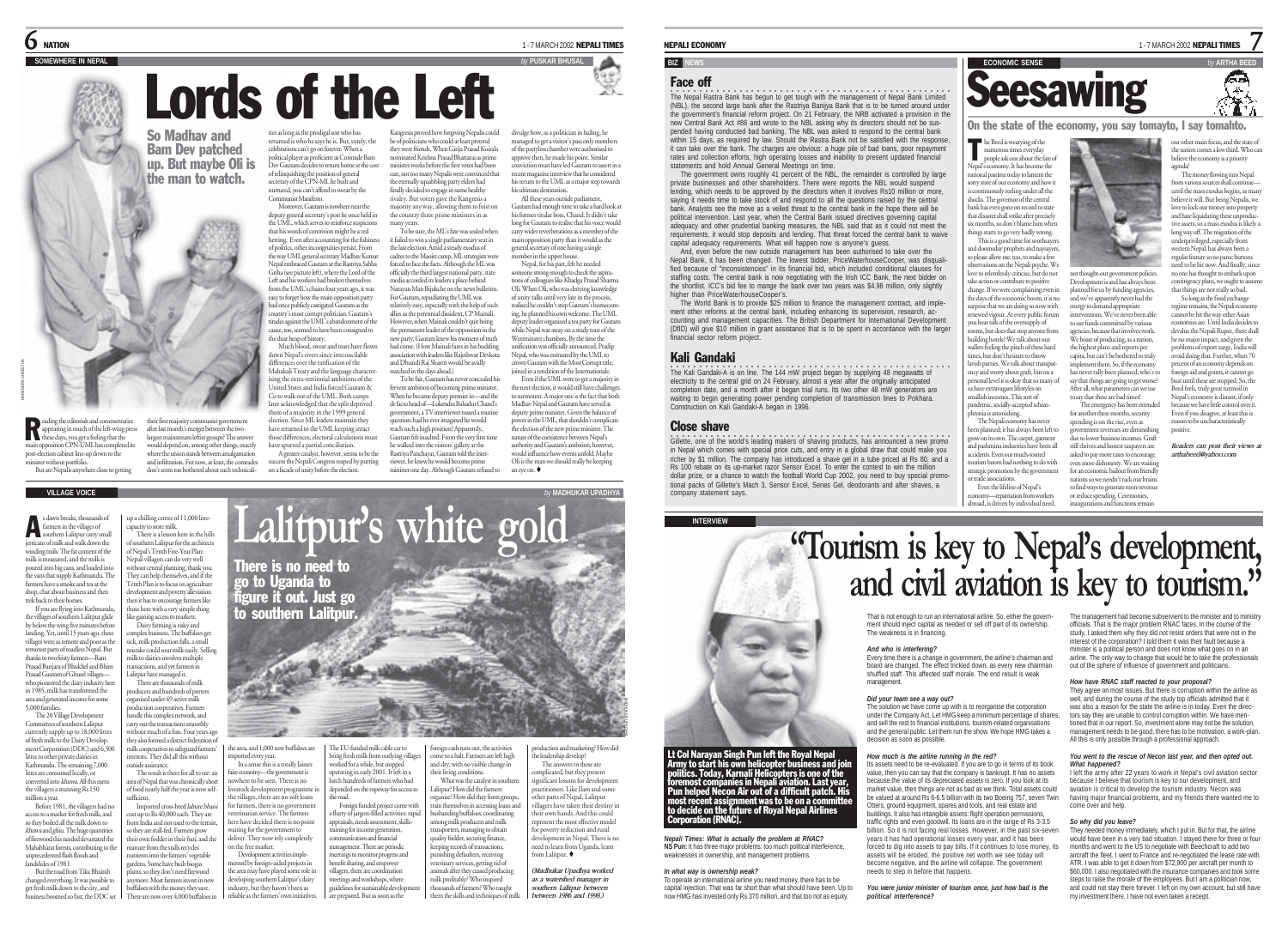Freed kamaiya Maya Ram Chaudhary and his daughter with a scarecrow he made from a dress to protect his vegetable garden in Kailali



# Slavery freedom  $\mathbf{Nepal}$

In 2000, what is now called the Kamaiya movement broke out in far-western Nepal and swiftly moved to the capital. Photographer Peter Lowe documented many of the protests, and the lives of kamaiya families, and this year, with Mandala Book Point and the Danish Association for International Cooperation, published a collection of these photographs in an excellently-produced large-format book. The book contains background information on the kamaiyas, first-person testimonies, and an exhaustive timeline of the events, both in English and Nepali.

n 1990, when the new constitution was drafted in the n 1990, when the new<br>constitution was drafted in<br>wake of the People's Movement, all kinds of slavery and serfdom were banned in the kingdom. But no law against such practices accompanied the ban. This wasn't anything new for the 100,000 kamaiya family members—95 percent of them Tharu—in far-western Nepal. After all, they were unaffected when Chandra Sumshere banned slavery in 1926, and Nepal's signing of the UN convention against slavery in 1956 made no difference to their lives either. Most often, kamaiyas work to for agricultural workers, and that he be paid the minimum wage for all the years he had worked for his landlord. The were freed.

pay off loans, sometimes working or two, even three generations. to repay loans that often amour to no more than a few thousand rupees. In the mid-1980s, awareness about the plight of these virtual slaves began spreading, and the Backward Society Education, BASE, was formed to organise kamaiyas and other Tharu people in the far-west. all over Kanchanpur and neigh-bouring Kailali began filing petitions and in May, after the CDO of Kailali refused twice to and former minister in Geta VDC, Shiva Raj Pant, kamaiya activists began a sit-in in his office. That case, after being pushed back and forth betwe the District Labour Office, the VDC and the CDO office, was taken to Kathmandu. Meanwhile

But nothing concrete happened until January 2000. The Kanchanpur District Development Committee, empowered by the Local Governance Act, fixed a minimum wage of Rs 80 per day in Kanchanpur, 48 kamaiyas filed separate petitions demanding freedom. One, Bahadur Rana, was issued a freedom certificate from Parasan VDC.

take his place.

Kali Ram, a kamaiya since he was six, says he was very sad when he came home from hospital and found that the landlord had forced his son to



When the kamaiyas of landlord and former minister Shiva Raj Pant filed a



petition for better working conditions in Kailali, they started a movement that freed all kamaiyas in western Nepal. Said Pant:"Kamaiyas are not slaves. They are simply people who work on the land—agricultural labourers.



... [but] I have to remind them all the time of their duties."

ras blocked the national highway in Kailali and four other districts in western Nepal to demand la



help him get land—when the government decides to distribute some.

In May, in Dhangadi 10,000 people protested government apathy, prompting three UML leaders in Kailali to free their kamaiyas. Close to 700 kamaiya from five districts soon filed petitions with their CDOs emanding freedom from debt bondage, resettlement and<br>government protection from their government protection from their landlords. In Kanchanpur local government, NGOs, landlords and kamaiyas agreed on a formula to emancipate bonded labourers in the district. Meanwhile, ... the district: ...cammille,<br>kamaiyas from five districts staged mass protests in Kathmandu to press the government to put an end to the system. In August, Minister for Land Reforms and Management, Siddha Raj Ojha, announced that bonded labour had been made illegal and anyone practising it was punishable by law. 16,000 kamaiyas attended a victory rally, but the government, unprepared for the task of resettling 20,000 kamaiyas, appealed to them to cooperate with their former landlords and go back to work. Angry landlords began evicting kamaiyas from their houses. Some were beaten and asked to repay their sauki. Makeshift camps for displaced kamaiyas were erected enight in five districts. The landlords—kisan, as they

Mercantle Communications Pvt. Ltd. GPO Box 876, Durbor Marg, Kaffrmandu, Nepal, **WIERCANTILE** Ph: 240920, Fax: +977-1-225407. E-mail: sales n.np. URL.http://www.mos.com.np

to enlist high-level support. The chairman of Kailali DDC, Narayan Dutta Mishra, said publicly that he disagreed with the rescinding of kamaiyas' debts to their landlords, and the newly-formed Forum for the Protection of Farmer's Rights filed a writ with the Supreme Court demanding compensation for the landlords in return for the debts of their freed kamaiyas.

In September, finally, the ent made a commit on land allocation for displaced kamaiyas, by now living in 37 camps in Kanchanpur and Kailali. The Ministry of Land Reform and Management said the government planned to provide at least one kattha of land for each family of freed kamaiyas, but NGOs demanded a minimum of 10 katthas (0.3) hectare). (Ten katthas of irrigated land is considered a red mind is considered a<br>num landholding for a small family to have enough food, and many landlords own 200-300

katthas, 10-15 bighas legally. A month later, dissatisfied by the lack of progress, the Kamaiya Liberation Struggle Mobilisation Committee (KLSMC) and the Kamaiya Liberation Action Committee (KLAC) decided to launch a new agitation, and 7,000 kamaiyas from seven districts undertook a protest rally and sit-in in government offices in Dhangadi to demand 10 katthas for each family. At the end of 2000, a large group of kamaiyas and their supporters blocked the highway in five south-western districts demanding land.

usly called—bega district officials decided to provide 10 katthas to kamaiya families with over five members, and 5 katthas to families of under five. But the actual allocation throughout the farwest was not progressing, and over 2,000 freed kamaiyas occupied undesignated forest land, criticising the government for not moving fast enough. The riot police cracked down in

Bardiya, evicting 7,000 freed kamaiyas from the huts they had erected. About 14,000 kamaiya families are now living in Bardiya, Dang, Banke, Kailali,

In the new year, Kanchanpur and Kanchanpur districts. In the last year, a land registration committee formed under the Land Reform and Management Ministry distributed over 1,580 hectares of land to more than 11,000 kamaiya families. But most freed kamaiyas spent last monsoon without a roof over their heads. If things go according to plan, they might now be a little closer to having shelter. Just last week, a year after these

developments, the Finance Ministry allocated Rs 88 million to the Ministry of Land Reform and Management to hand out roughly Rs 10,000 to each family of freed kamaiyas. They





a Horizon Regional Cancer Center at Bummagnal Hospital is a receptional<br>saler in the diagnosis and treatment of cancer. Our internationally trained physicians work as a team to diagnose, assess and treat this complete disease using the very latest<br>at technology and teamsent protecule. In addition to our world-class medical services, grad Hospital offers an array of patient services designed to make year visit as phonent as challen on six locates and see interestingly retire services on

> Screaning Internationally Cortified Laboratory Turnir Markers Cytology (PAP Senar) **Fine Needle Aspiration Insurancia to Armium Diagnostics and Imaging** *<u>Lemmigraphs</u>* Pheroptic Endowery CT Scansing **Color Doppler L'Itrasound Nachran Madicine Treatment**











**HORIZON** Life 420-391, Michiel VII









*Nepal, Kathmandu, 2001, Rs 700*

are to receive Rs 8,000 before they build a shelter, and the rest on the completion of their huts or buildings. For Nepali Times' coverage, see "Freedom," #2; "Free to suffer, #7; "Civil disobedience in the west," #27; and "After 10 years, ex-kamaiyas find strength in numbers," #45. **Kamaiya: Slavery and Freedom in Nepal***, Peter Lowe, introduction and afterword by Tim Whyte, Nepali editor Vinaya Kasajoo. New social documentary: Mandala Book Point and MS*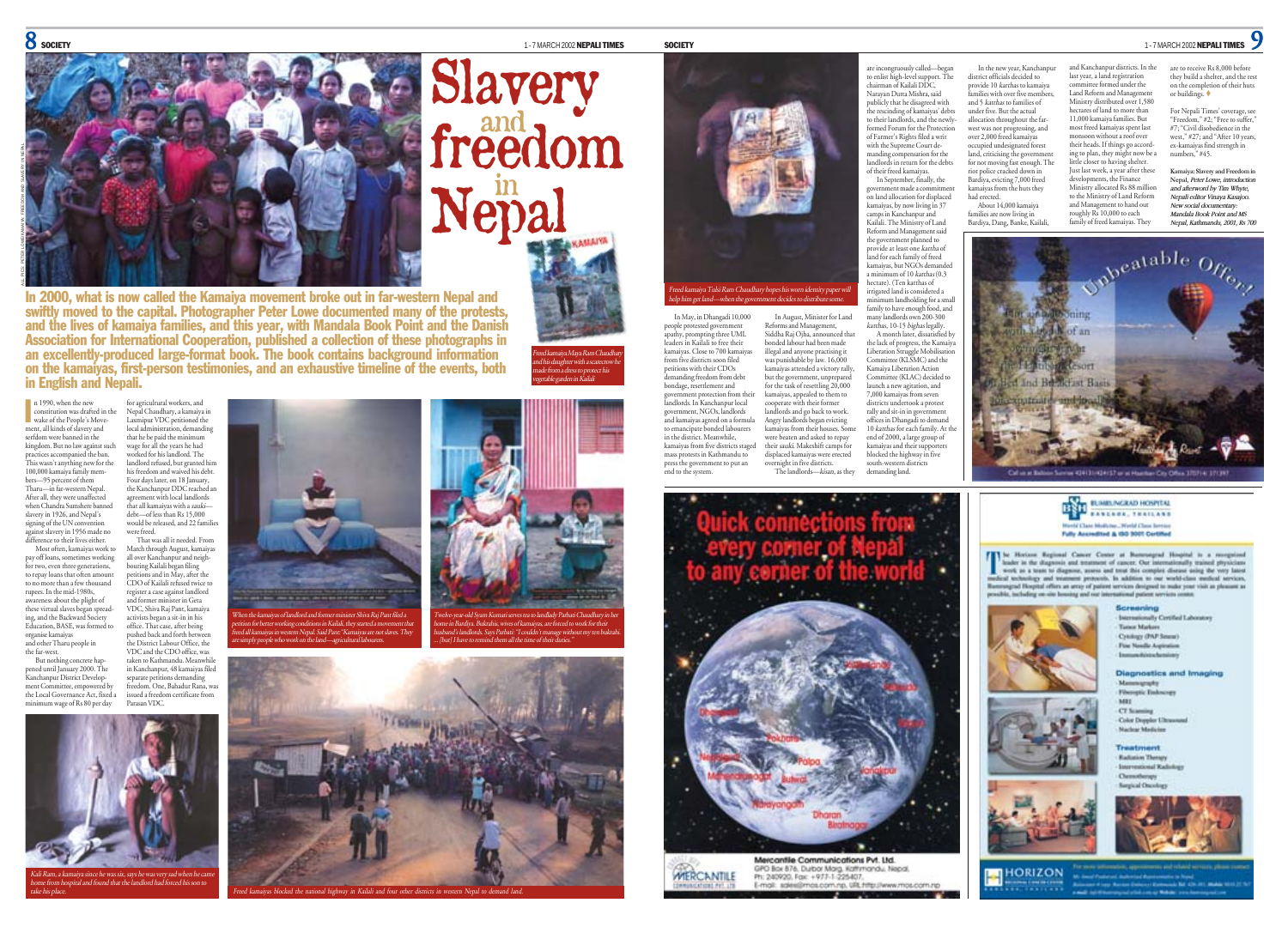

BINOD BHATTARAI ○○○○○○○○○○○○○○○○

here's a large, airy building on Tridevi Marg, Thamel, or a necessaring, a manco,<br>sur few who walk by have an idea what lies above the deli and coffee shop. Behind the glass door on the second floor is a world far away from Thamel's bustle: a sta of-the-art workplace connected to every corner of the globe, a soundand dust-proof set-up of some sixty work stations hooked up to every possible means of communication. The hive of intricately arranged cubicles are buzzing with activity, but Om Bhattachan, manager of ServingMinds, which bills itself as more than just a call centre, says this is just the beginning. The almost uniformly young staff is undergoing training and dry runs before the centre starts function-T

ing—24 hours a day, seven days a week. And going by the response of

ை

festival 2002

their first client, who is stunned by the quality of service available in Nepal, this could be a booming ndustry in the near future, and that earns us hard foreign currency. earns us natu foreign currency.<br>"We call this place a multimedi contact centre," Bhattachan told us. "We're something more than a call centre—we hope to be extensions of our clients' businesses." By extensions he means providing to the US-based clients of ServingMinds, the telemarketing or ustomer care functions so important to businesses overseas answering questions about products and their availability, or queries about credit card balances and payment mechanisms. In Europe and more so in the US, these and more so in the OS, these<br>functions are either fully automated or performed by workers at a cost

una is guadany occounts.

Brought to you by

Darki militar Maria Harry HEPAL

hat is gradually becoming fee. That's just the most basic

more and more businesses are cing these jobs to cou such as Nepal or India, where they can find fluent English-speakers. ServingMinds, which is pervingivities, with its<br>romoted by Mercantile Commu cations and its other Nepali joint nture partners, is now gearing up to take on its first overseas contract. The company has just finalised a deal with Endless Gateways Inc. an Arizona-based firm, to begin marketing time-share apartme developers in Arizona and other parts of the United States. Here's how it will work. The roughly 100 Customer Service Officers (CSOs) at ServingMinds will make calls or espond to enquiries from prospec tive time-share customers, and then pass on orders to concerned sales offices in the United States—for a some time.

function ServingMinds performs—

Loke port in the first ever Kathmandu Jazz Festival with

Groove Suppo from India. Bernie's London Jazz Groove

**TEACCRAS** 

**Sn Morch** 

AZZ BY THE LAKE **JAZZ BY THE LAKE**<br>11.799 per peson fan *it* long<br>11.797 inger s.comment

who are time into Nepal to jam

SHANGRI-LA HIGHLIGHTS

**Now includes:**<br>• 3 reprints conservation on best &

22- March<br>ALL STARS SUPPER CLUB

seator!<br>Yore & Jazz under the status of<br>Yorngh - is village, Pathons 13th Maids<br>senarchance for Supports & James<br>sy the LakeSote. Politicity 14th Maids

that Business cand the tell shots of the feedback

ocksotou fiegodiji very civin Codenyor with<br>Bie course af down meas of the Shange for<br>verhinder Gradens, Kulturnandiji the Water F.

the Afracture

**ANASHYRATE** 

**JOH March**<br>FUNCH JAZZ

49

SHANGRI-LA

Tel: 412066 / 4367413

 $10$  Technology  $^{1\text{-}7 \text{ MARCH 2002} \text{ NEPALI}}$  times

When ServingMinds, which is nned with a \$3 million inve

# Nepal calling

### Nepal's IT revolution might just lie in customer service.

the centre is set up to work not just the phones, but also fax and email, interactive voice responses, like the automated menus that some offices in Kathamandu already have, helt in Nathamanuu aireauy nave, neip<br>lines based on SMS, co-browsing whereby the CSO and the custome an look at the same information at the same time, and video conferencing and, when the quality of Internet voice communication is been exceeded," Soderberg told us. "We're in business now. " Besides ○○○○○○○○○○○○○○○○○○○○○○○○○○○○○○○○ ○○○○○○○○○○○○○○○○○○○○

satisfactory, even actually speaking to customers on Internet hotline And though the CSOs are well npensated and work in a pretty

fancy environment, the US firm would have to pay a much higher wage to its onshore workers, not to mention the benefits it would be<br>sourced to bond out, such as required to hand out, such as medical insurance and retirement <sup>p</sup>lans. It's just as easy to outsource the work, provided the company is assured it will be handled by tained, competent individuals. In the deal, this has become a new business venue for companies in ousiness venue for companies in<br>Nepal that, with an initial invest ment in human resources and relatively common technology, can earn the country hard cash for quite John Soderberg, president of Endless Gateways, was in Kathmandu last month to make sure everything was in order. He was in magne in unocirci.<br>10 make live calls " Once the comm in cubicles in Thamel will begin chatting with potential buyers, telling them what's available and where. And, though they will be speaking with people 18,000 miles across the world, neither side will really feel the distance, and Endless ry reer the distance, and Lindies<br>eways' customers will doubtles be glad to be talking to human  $\overline{\text{h}}$ gs about an important decision like purchasing property, rather than interacting with the limited, generic solutions offered by ersonal voice prompts. "It is that human contact which we think

for a surprise. "I came here with a certain notion of what I would be getting, but all my expectations have makes all the difference," says Soderberg. "I think the opportunities for getting US businesses linked up with Nepal are endless."

**ELD WORKSHOPS** 

5. S.Mast. Mensed. Letter Winner,

11. LLM of Conflict Management 22 Mar Developing Project Propends

**Complaints** 

15 / H. Shiri Negotation Skills & Conflan Regionals

having a several and company

decomputed to address to be

Registered in the U.K. as a cruites to 118 950.

Амынкестене

 $\sim$  1000  $\mu$ 

Primary Teacher Training Programme

Rep. Banga e School degrification & attempting

The kind of the state of the company service services of the company service services of the company services of the company services of the company services of the company services of the company services of the company s

Mature combifator with a 1992 degree or a BA are

stand contracts on the complete of the programme

technical cost is as between them, and just the re-

Foreigne thetrafeted (Mondays through Findays) from

18 of Education 15, 18 March 2 (e2. from the or-

wearsing and Houk Street Goldove, of Education in Seco-

₹W)

Candidates will exite based.

and the books.  $- - -$ 

an an air an t-air air.<br>Bhasa Bumpata Subred Ter Roll 2.0 Paul Docket Japanese

and Resources and

the fundamental humaning process.

HardySign1

120 to 29 sentation Skills & Pattist Spraking

17 Met Telephone Skills - Haroling Financiers &

 $\sim$ 

 $\mathcal{L}_{\mathcal{L}}$ 

hearing for himself that the CSOs poke perfect English, Soderberg was also concerned that the officers was also concerned that the o<br>handling Endless Gateways' business should have more than a sing knowledge of the history, cultures and lifestyles of Arizona, so they can conduct intelligent versations with chatty custor all the better to enthuse them about investing in a time-share property or a home there. "Some even reminded me about things in Arizona I had forgotten," Soderberg aughs in disbelief. "They're ready stems are linked, the agents sitting ment, goes to full capacity, it will have 200 vork-desks and about 800 people handling them in shifts, excluding support staff. It doesn't take long to set something like this up. "We already have the .<br>are needed to perform all customer care services western companies may ant to outsource." says Sanjib Raj want to outsource, says sanjus rea<br>Bhandari, CEO of ServingMinds. Nepal has graduates with perfect English, who either already have or can be taught inter-personal and mmunication skills. The echnology is neither obscure no terribly expensive, and Nepal's burgeoning IT industry could help

firms such as ServingMinds themselves, or with partners, offer other back-end customer care rvices. For instance, when in Kathmandu, Soderberg also realised that his firm needed software to track the management of contracts as track the management or contrac<br>they are signed. Within a week, are signed: whilm a week,<br>cantile had it all worked out Says Soderberg: "It would have taken longer and cost many time more back home. The quality of the work is comparable to, if not better than, that done by US companies." ServingMinds is not the first business of this kind in Nepal, and chances are, it won't be the last. Raghu Shah, managing director of Sigma Computers set up Nepal's first call centre, Himalayan elecommerce, about two years ago

"We're in the business of keeping educated Nepalis in Nepal, by providing them opportuniti plore the possibilities IT offers," Shah told us.

Sigma and Mercantile are also exploring the possibilities of offering such services domestically. Himalayan Telecommerce, for example, also runs a directory and information service, Ask Me, which has caught on fast with people tired of trying to call 197, Nepal Telecommunications Cor directory assistance and finding that often, operators simply don't answer the phone, let alone provide

a telephone number. At ServingMinds, meanwhile, there is a fully operational customer service help-line for Fair & Lovely, Nepal Lever's popular skin lightening cream. Intrigued at how CSOs would handle Nepali clients, we called in. "I have oily skin and want to know if the cream will suit me?" our caller asked. After basic name and address formalities, we were told the cream was made

precisely for people with oily skin. "Yes," our caller got tough, "but doesn't the cream result in a flaky hiteness." In response, we got a simplified lesson on vitamins and skin care, and more usage information. It would seem there is a local market for telephone customer service, though unfortunately the few businesses that have begun

astomer services and telemarketing—remember the unsolicited calls asking you to apply for a credit card-don't pay the type of money needed to train agents, and provide and maintain quality. Raj Bhandari says that locally generated business doesn't even cover the costs of keeping the centre running, and so his company, for one, will concentrate on the international contracts.

### No meeting of minds

•<br>NEW YORK - Asmaan Ahmad, a 26-year-old American graduate student of Kashmiri descent, learned again last week why finding a political settlement for Kashmir is so difficult. Ahmad, who studies international law and conflict resolution at the Fletcher School of Law and Diplomacy at Tufts University, had planned to come to Kathmandu for a meeting last week of Indian, Pakistani and Kashmiri academics, artists and human rights advocates to discuss peaceful political initiatives to end the Kashmir crisis. The South Asian Forum for Human Rights (SAFHR), which was organising the meeting, informed him that



fearful of democratic processes, especially when it comes to efforts of civil society to empower itself and reassert itself in nonmilitarist conflict management and peace building in Kashmir," wrote SAFHR's Rita Manchanda, adding that this was the second time the meeting had to be postponed in recent months under pressure from India.

For Ahmad, a spokesman in the United States for a nonviolent Kashmiri independence movement, the meeting was doubly important as he has been denied an Indian visa since June 2001, a month after he joined the Jammu and Kashmir Liberation Front, an organisation that has not been accused of atrocities or significant Pakistani backing. Indian Prime Minister Atal Behari Vajpayee, has promised to "go off the beaten path" to find peace in Kashmir. Ahmad said this is exactly what Kashmiris planning a new political process for the territory want to do. Their proposals would have been discussed with likeminded Indians and Pakistanis in Kathmandu. *(The New York Times)*

### Waning fundamentalism?

•<br>NEW DELHI - The right-wing Hindu Bharatiya Janata Party (BJP), which heads the 27-party ruling coalition in India, has suffered a massive setback in elections to the legislatures of four Indian states, including the country's largest state Uttar Pradesh, and Punjab. The defeat signals the BJP's ideological and political decline, and the severe erosion of the appeal of its ethnic-religious Hindu-nationalist platform. It could also presage trouble for its faction-torn and fraction-prone coalition in the central government headed by Prime Minister Atal Behari Vajpayee. Until last fortnight's elections, the BJP was in office in three of the four states, including Uttaranchal, where it ruled on its own, and Manipur, where it made an abortive bid last year to cobble together a government with the help of defectors. The party's vote has eroded by an estimated seven percent or more.



mportant was the failure of the terrorism plank, a major policy instrument for Vainayee's government after 9/11 and the 13 December attacks on India's parliament. A draconian new law called the Prevention of Terrorism Ordinance (POTO) was formulated, allowing preventive detention of people without trial, on mere suspicion of their terrorist activities or supposed links. POTO could not go through the last session of parliament, but the government promulgated it. In the past, a similar law has been used, especially against religious minorities, to detain 70,000 people. POTO is the BJP's way of underscoring its nationalism, but this sectarian Hindu platform always had limited appeal, which is already diminishing.

The current round of state elections was, for the BJP's allies, a referendum on Vajpayee's leadership. This does not spell immediate trouble for his government, but could if the ruling alliance could soon run into a crisis, as it frequently does, due to economic reasons, regional devolution of power, new financial scandals or the religion-politics issue. *(IPS)*

### Another headscarf row

•<br>PENANG - Reports that Malaysia may accept a Muslim girl banned from attending school in Singapore for wearing the *tudung*, or Islamic headscarf, is irking Singaporeans who feel the issue should be resolved domestically. Malaysia's Deputy Education Minister Hon Choon Kim said a few weeks ago that his ministry would consider the application of a Singaporean girl, Nurul Nasihah, to study in mainly Muslim Malaysia. Singaporean Prime Minister Goh Chok Tong has said that race and religious relations should be decided by Singaporeans. He said some people had gone to Malaysia "to raise funds and… are getting Malaysians involved in our politics. I

think that is not wise." Singapore, which has a Muslim minority, has barred Muslim girls from wearing the tudung in school, saying this is aimed at promoting unity and introducing what one official called "the whole idea of integration at a very, very young age." Last week the *Straits Times* newspaper reported that Goh had urged Singaporean Muslims to be "cautious" in pushing tudung wearing in school, given the environment after the 11 September attacks in the United States and the arrests of suspected terrorists in Singapore. Four primary schoolgirls, including Nurul, defied the ruling last month, sparking a debate that drew flak from domestic

critics as well as also those in Malaysia, including the opposition Pan-Malaysian Islamic Party, other Islamic groups and mainstream Malaysian newspaper columnists. Within Singapore, opposition politicians such as JB Jeyaretnam questioned the "inconsistency" in the country's rules, which allow Sikh boys to wear the turban to school, and Dr Chee Soon Juan of the opposition Singapore Democratic Party, who said "racial harmony cannot be preserved by coercing citizens to conform to a certain dress code." Mohammad Maidin Packer, senior parliamentary secretary for home affairs, responded that the respected Islamic leader Mufti Syed Isa Semait had already "resolved" the issue, saying education was more important than the headscarf. *(IPS)*

### Ending debt?

**OSHINGTON - The United States is pushing proposals to ensure** that half of all capital transfers to developing countries take the form of grants, severely restricting lending by agencies like the World Bank and its soft-loan arm, the International Development Association (IDA). Loans, Washington argues, have saddled poor countries with debt while failing to improve health, education, sanitation and other public services. Under its plan, countries would be given grants on condition that they improve areas like health, sanitation, and education. Failure to meet benchmarks would result in a funding freeze. Last week US Treasury Secretary Paul O'Neill lashed out at Europe for not backing Washington's proposal and said that by lending to poor countries, the World Bank had merely driven them "into a ditch." European officials say the proposal overlooks past achievements and could undermine the existing system of international development institutions and programmes. They also argue that the United States has failed to increase its own level of aid to 0.7 percent of GDP, a goal to which wealthy nations, such as Norway and Sweden, have long been committed. US aid to poor countries has sunk over the past 15 years to about 0.1 percent of GDP, the lowest level among industrialised countries. The World Bank says rich countries must more than double current levels of giving and find an additional \$60 billion per year up to 2015 to meet the socalled UN Millennium Development Goals, which include halving poverty rates. "There aren't sufficient financial resources for develo ment," said Hilde Frafiord Johnson, Norway's aid minister. "We need to see more delivery (on the part of rich nations) on the 0.7 percent point. Third World countries are delivering, but we are not." Despite the exchange, observers say both sides could move closer before or

at next month's International Conference on Financing for Develop-<br>ment, in Monterney, Mexico. The Europeans have said that they could<br>ment, in Monterney, Mexico. The Europeans have said that they could<br>provide the set of ment, in Monterrey, Mexico. The Europeans have said that they could support converting up to 10 percent of World Bank

### Patriot games

OSHINGTON-The Pentagon is developing plans to provide<br>news items—possibly even false ones—to foreign media organisations as part of a new effort to influence public sentiment and policy makers in both friendly and unfriendly countries, military officials said. The plans, which have not received final approval from the Bush administration, have stirred opposition among some Pentagon officials who say they might undermine the credibility of information openly distributed by the Defense Department's public affairs officers. The military has long engaged in information warfare against hostile nations—for instance, by dropping leaflets and broadcasting messages into Afghanistan when it was still under Taleban rule. But it recently created the Office of Strategic Influence (OSI), which is proposing to broaden that mission into allied nations in the Middle East, Asia and even Western Europe. The office would assume a role traditionally led by civilian agencies, mainly the State Department. Defense Secretary Donald Rumsfeld, while broadly supportive of the new office, has not approved its specific proposals and has asked the Pentagon's top lawyer to review them. Even many senior Pentagon officials and Congressional military aides say they know almost nothing about the OSI's purpose and plans. The new office has begun circulating classified proposals calling for aggressive campaigns that use foreign media, the Internet, and covert operations. One of its proposals calls for planting news items with foreign media organisations through outside concerns that might not have obvious ties to the Pentagon, officials familiar with the proposal said. Another involves sending journalists, civic leaders and foreign leaders e-mails promoting American views or attacking unfriendly governments. Asked if such e-mail would be identified as coming from the American military, a senior

Pentagon official said "the return address will probably be a dot-com, not a dot-mil," the military's Internet designation. But several senior Pentagon officials say the OSI's mission might be too broad, possibly even illegal. They are disturbed that a single office could be authorised to use not

only covert operations like computer network attacks, psychological activities and deception, but also the instruments and staff of the military's globe-spanning public affairs apparatus. Mingling the more surreptitious activities with the work of traditional public affairs would undermine the Pentagon's credibility with the media, the public and governments around the world, critics argue. Also, they say, disinformation planted in foreign media organisations like Reuters or AFP could end up published or broadcast by American news organisations. The Pentagon and the Central Intelligence Agency are barred by law from propaganda activities in the United States.

Critics of the new office also argue that governments allied with the US are likely to object strongly to any attempts by the American military to influence media within their borders. In the 1980's, Army "psy-op" units, as they are known, broadcast radio and television programs into Nicaragua to undermine the Sandinista government. In the 1990's, they tried to encourage public support for American peacekeeping missions in the Balkans. "The OSI still thinks the way to go is start a Defense Department Voice of America," a senior military official said. "When I get their briefings, it's scary."



**RUM DOODLE** MYLIA (ITT)



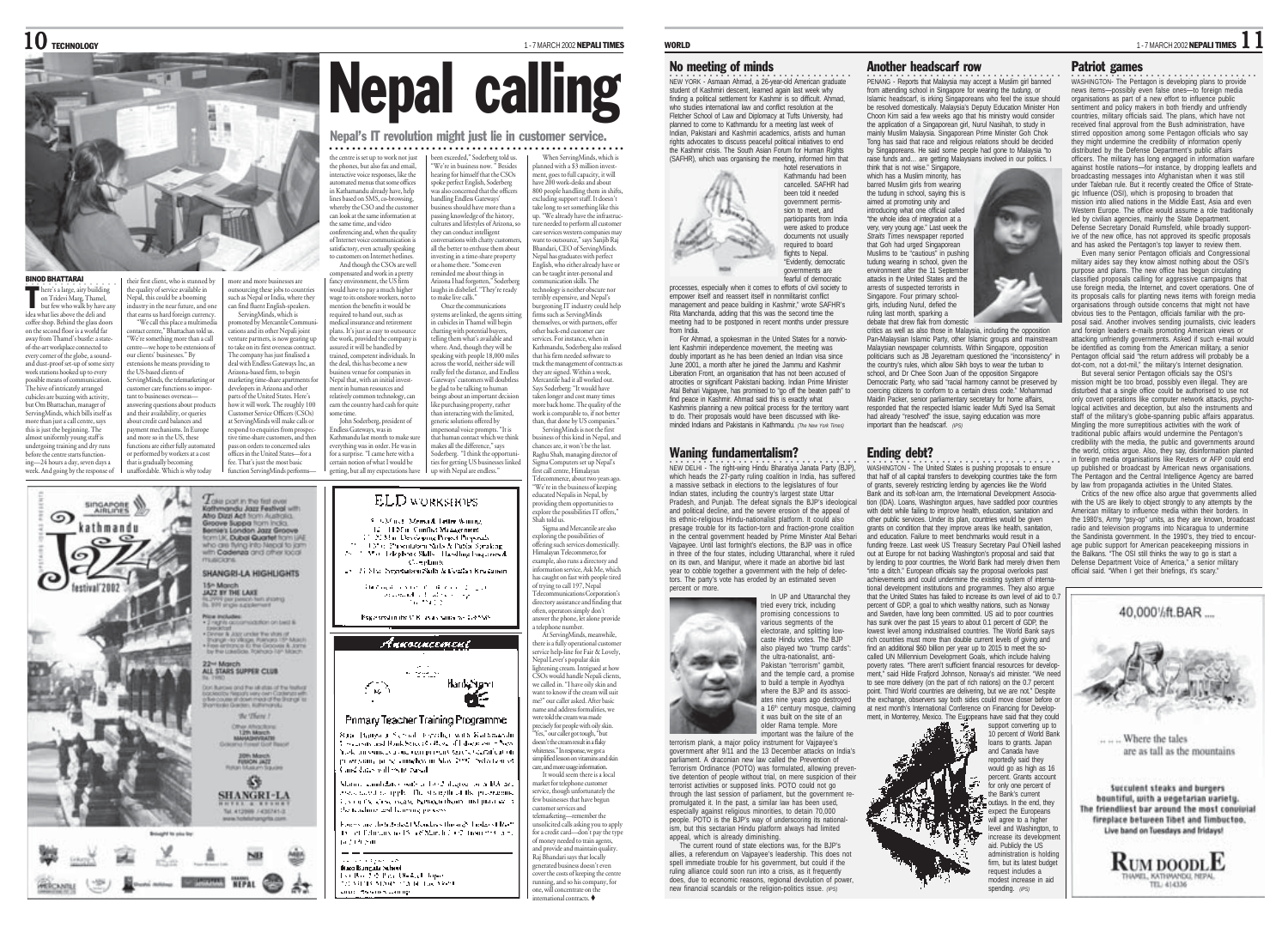### Maoists stoking ethnic flames Black clouds over nationalism

Sudheer Sharma and Sri Bhakta Khanal in *HIMAL Khabarpatrika,* 13-27 February

First they made the mistake of taking the path of armed struggle. Now the Maoists have made an even bigger mistake, by stoking the flames of ethnic and communal conflict. After being dormant for years, the Khumbuwan Morcha has got the support of the Maoists, and in the past months has unleashed a campaign of murder, violence, and looting mainly in the eastern districts of Khotang, Bhojpur and Solukhumbu.

Under the mantle of Maoism and the Prachanda Path, the group is killing non-Kirantis and is forcing thousands to flee. Even moderate Kirantis who believe in communal harmony have been targeted. Though these activities are against its avowed policies, the Maoists have remained silent. If the Maoist leadership continues to look the other way, it is clear that this separatist and communal group will not only jeopardise Nepal's traditional racial and ethnic harmony, but ultimately also threaten the Manists themselves.

The Kirant Rastriya Morcha (KRM) was formed after the Maoists got the Khumbuwan and Limbuwan Morcha to unite, and soon after the

violent attacks started. The KRM's latest attack was the brutal murder on 16 January in Chisapani of school principal and educator, Harka Raj Rai. This murder has not just raised the level of tension and fear in Khotang, but also created bad blood between the KRM and the Maoists. A local Maoist leader, Bikram, told the residents of Chisapani three weeks after Rai's murder that the KRM hadn't cleared the assassination with the Maoists. Locals say the Maoists used to only attack after several warnings, whereas the KRM carries out its torture, murder and robberies without giving any prior warning. After Rai's murder, the Royal Nepal Army conducted a search operation in which it killed an armed

Khumbuwan activist, Rajan Rai, alias Mandela. Apparently in retaliation, the KRM attacked the Chinesemade 250 kW Bhojpur hydroelectric power station with axes and destroyed the power house. Some 1,300 households in Bhojpur Bazar and surrounding areas are still without electricity.

The KRM used the ceasefire period last year to increase its violent attacks against political activists. In September 2001 in the town of Pawai in Solukhumbu, it hacked to death with khukuris two pro-Congress activists Dhaneshwar Rai and Bhuban Rai and injured some 14 others. The Maoists said nothing.

Along the southern Mahabharat belt of Khotang, the KRM is now busy forcing ethnic Kirants to join the movement and driving out non-Kirants. Many have fled to Udaipur, Biratnagar or to Kathmandu. Anyone who stays, or doesn't pay extortion money is either killed or badly beaten. A school principal in Lekhkharka, Rajan Rai, had the bones in his legs crushed by stones. Others are simply kidnapped and released after ransom money is paid. The attacks have an "anti-bahunbad" tint. A statue of BP Koirala was toppled for being a symbol of *bahunbad*.

The origins of the Khumbuwan are tied with the emergence after 1990 of various separatist and ethnic groups. It was set up by Gopal Khambu 10 years ago, and had as its primary aim the setting up of an independent Khumbuwan nation. The group began its "radical action" by setting off an explosion at a Sanskrit school in Dingla. Back then, the Maoists used to describe the Khumbuwan activists as destructive and thoughtless.

There was no love lost between the two groups until as recently as June 2001, mainly because the Maoists did not allow the Khumbuwan to keep their own militia. After the royal massacre, the two groups appear to have found a symbiotic relationship.

The Maoists now see benefits in allying with the ethnic group, and have got the Khumbuwan and the Limbuwan to unite into the KRM. The Maoists thought they had convinced the KRM leadership to convert their demand for "independence" into "autonomy". But after getting the Maoists' support, the KRM is now running the organisation as it wants and is openly advocating "independence" again. The Limbuwan leadership is in comparison less militant and is not carrying out the kind of threats and murders that the Khumbuwans are.

The KRM is the only ethnic-based Maoist-affiliated group that has been allowed by the Maoists to set up its own militia and carry out its own attacks on targets of its choice. There is no doubt that this is an alliance of convenience for both the Maoists and the KRM. The Maoists need a higher profile in the eastern hills, while the KRM needs to lean on the Maoists to magnify its strength. KRM leaders Gopal Khambu and Bhakta Raj Kandangba were both invited to attend the Maoist national conference in Rolpa last year and both have been included in the 37-member National Peoples' Council headed by Baburam Bhattarai.

### **QUOTE OF THE WEEK**

An anti-corruption commission should begin work by focusing its attention on the Nepali Congress.

—Nepali Congress President Girija Prasad Koirala Deshantar, 24 Februa



Deshantar Saptahik, 24 February





Another Indian newspaper had still another serious news item. It aid that some modern weapons ha been looted from two military barracks. The weapons entered Nepal from two routes: From Sarlahi-Sindhuli in the east and Banke to Dailekh in the west. Why did the weapons enter Nepal? How could India's border police allow them to enter Nepal, when at the as to come a vegety to much trouble for those headed to India through the so-called "secured" border? Are we to believe that it is mere coincidence that hundreds of people carrying these weapons assed through border security and that a newspaper actually had information of the route these people took? te took:<br>...This is not all. On 16. February when Accham was attacked, villagers there saw more than a hundred Indians involved in the battle. The Indians bought tea at local tea shops and used to chat in English. They had curly hair and were from South India. People who

think this information is concocted and unbelievable can go to Accham and investigate for themselves. Many people from Accham go to work in large Indian cities lik Bombay and Madras, and are familiar with local Indian languages

and the features of people from different parts of the country. So, isn't hard to believe those who sold these people tea who say they are Indians. And if that is the case, who were those Indians? We can say they were Indian Maoists. But how could 100 South Indian Maoists enter Nepal with arms? Or could they be non-Maoist fighters? It is justified for Nepali citizens to …(Many things happening in Nepal have a resemblance to past episodes in history). At one point history, to further its interests, India instigated a protest in Gangtok, Sikkim, and similar incidents also took place in Dhaka, Bangladesh before 1971. …The situation is very serious and we don't see too many political solutions anywhere. You are forced to not believe what is ue ioreed to not bene re what is our own eyes. Is what the Maoists are doing in the national interest? are comg in the maxonic interest.<br>Then why are they continuing the boodshed? Why are they replacing<br>Jerol's mountains with mounds of Nepal's mountains with mo pses? Why are those who say the multiparty system in Nepal must be uprooted "to save the ation" hesitant to speak out about Indian activities? Why are couldn't tell whether they were dead or only injured. In a 23 February Radio Nepal news bulletin, the Defence Ministry said three Maoists were killed that day. Said a policeman who survived the attack: "They attacked at 11PM. We fought for half-an-hour. Each round of fire from us was met with 15-20 rounds. They used bombs, as well as big and small weapons. Our weapons would jam up after eight or ten rounds of fire." The government needs to seriously look into this. Police officer Ajay Bhattarai says the possibility of an attack was discussed a week before it happened, and that the Maoists used long range rifles, .303s, and SLRs. In many instances, the government might not get any prior information about possible attacks. Even when it does, in some instances, it doesn't care. It had to bear serious losses at Shitalpati because it didn't take note of information it had received earlier about an attack. Local residents say there was an indication that





Exactly two hours after parliament oted to extend the emergency by an overwhelming majority on 21 February, the Maoists launched a

headquarters Khalanga. unhappy. Descriptions obtained om residents say that about 2,000 armed Maoists attacked the police post from three sides around 11PM on 21 February. They fired LMG machine guns from the hills to the south, the river to the west, and the bazar east of the post. They used SLRs, 0.303s and explosives. Deputy Superintendent of Police uresh KC, who heads the Salyan police, said there were 72 policemen at the post when the attack

took place. Thirty-four were killed and six seriously injured. One died while undergoing treatment. The Maoists looted 62 of the 72 .303 rifles and two shotguns at the post. The Maoists didn't suffer rious damage. Local residents say that they saw eight or nine Maoists being carried away in baskets, but

Maoists were preparing to attack the police post, but that no one paid attention to the increasing ovement of people in the jungles and the mass collection of ke and other rations. A policeman who died in the attack had that very day told his colleagues that the Maoist would attack any day now, and that he was unsure about whether he and his colleagues would live or die. Eyewitnesses say the officers present were killed ruthlessly even after surrendering. The other policemen were released after being beaten, and warned not to contin in their line of work. The Maoists also left behind propaganda. After capturing the post, they set fire to the building and left after shouting slogans in the bazar. Today, there is no police post, to the dismay of the locals. The Maoists should ask themselves why the people are sad **SHOT** when the Maoists succeed, why the people don't support them but instead feel terrorised? The team visiting the area also learnt that the Maoists had planned major offensive in Salyan district. to attack the district headquarters, the district police and administra-The district headquarters was saved, but the Shitalpati police tion offices, and the army barracks post was captured. The Maoists based in nearby areas, but that the killed 32 policemen and took 62 security forces already there and rifles. An inspection team includin earny roces aneary there and<br>inforcements that flew in from Home Minister Khum Bahadur Nepalgunj at 2AM on night vision Khadka reached Salyan on 23 helicopters were able to prevent them. Says Rudranath Basyal, February, and spoke with repreentatives of political parties and Salvan's chief district officer: security persons at the district "We had expected an attack on the 22<sup>nd</sup> or 23<sup>nd</sup> but they The sight that greeted our attacked on the 21st. Since they am in Shitalpati was sad and attacked everywhere at once, and desolate. Srinagar bazar was in a had laid mines on the road to state of terror. Security personnel Shitalpati, reinforcements rate of terror: security personne<br>rere demoralised and the locals. couldn't be sent in. They continue to threaten us. But we

> must be strong-minded." Basyal ans to acting ...<br>ffirms that there is proper coordination between the various groups of security forces in his district. The Nepali Congress representative says the government ignored Salyan, and the UML representative says it failed to act despite having prior information. It appears that the damage caused by the Maoists in this attack is the most serious so far—that they destroyed the telephone repeater tower at Salyan Kapurkot, and that too during the emergency, is something they will have to bear the consequences of. They may have achieved some degree of success, but were unable capture the headquarters.

He is my voice, it seems.

**+** Engages in politics.

Was only imprisoned.

 Released in 1986. Joined the party after release. Actively involved in the 1989 democracy movement. After bullets, jail and torture, the dawn of democracy.

 The constitution. The general elections. Elected to Member of Parliament.<br>After becoming MP, also became a Minister.

dust.

upposedly, our Members of Parliament represent us. We vote for them (or have our votes looted by their party cadres), so they stand for us, we are told. However, one need only look at the S general dysfunction in parliament house, then at the comparatively greater dynamism of the rest of the country, to know that those in parliament do not represent the Nepali people. For instance, my own MP is a Bahun man who—as a friend pointed out—habitually commits the schizophrenia of speaking in support of globalisation at donor meetings; singing communist songs (with fists raised!) before the masses; writing articles in scrappy, downright bitchy language; and behaving extremely charming in person. This man does not stand for me, I promise. But of course he does: he represents me in parliament.

The story below, by Kishore Pahadi, expresses exactly this dilemma. What can you do when your representative does not represent you? You can write a story and offer a representation of your own. Pahadi does so with a light, humorous touch that saves a weighty issue from bearing down too heavily on the reader. His story comes from his short story collection *Sarvagya ra Sex*. REPRESENTATION AND REPRESENTATIVES There are three types of people in our country. One type: Name : Ravishankar Karanji<br>Birth date : November 25, 1947 Birth date : November 25, 1947 **Birthplace : Baitadi District**<br>Education Master of Arts

Education : Master of Arts (Political Science)

**Endeavored from student days to turn the Panchayat into** 

Nearly killed by police in the demonstrations of 1979.

◆ Rumors once spread through the land that he had been<br>assassinated in iail assassinated in jail. Suffered harsh torture from the government while in jail.  No matter what kind of comments he passes, no matter who he slanders, no matter what kind of suit and tie he wears, makes sure to stop by Gurung's shop to down some liquor every evening. There are three types of people in our country. One type is like Ravishankar Karanjit, the other type is like Pritam Singh Thapa, and the

 Smokes a tamakhu-pipe after waking up in the morning. Eats cooked flour and pickles. Goes to herd the cows. Bathes in the river. Collects dung.

Doesn't know how to argue—why am I the only one to collect

 Knows—to eat gooseberries, one must climb trees. Doesn't know—if you apply cow dung on the wound on your foot,

## **NEPALITERATURE** *by* **MANJUSHREE THAPA** SEEKING REPRESENTATION: Kishore Pahadi

other type:

Education

dung.

you risk tetanus. Doesn't know Ravishankar Karanjit Doesn't know Pritam Singh Thapa either. Doesn't know what Ravishankar Karanjit does. Doesn't know what Pritam Singh Thapa does either. There are altogether three types of people in our country. All three were born on the same day—November 25, 1947. Yet how different they all are. Which of these three types am I? I'm seeking the answer to this question. There are so many Tamang women in the country: perhaps I too am a Tamang woman. I've been looking for my representation since ten past nine last night. My wife says—"The month is up tomorrow. I want to give birth to your representative."

Name : Mahila Tamang<br>Birth date : November 25, **Birth date** : November 25, 1947<br>**Birtholace** : A village in Nepal A village in Nepal

- begin work.
- Attempted to determine what kind of program would raise
- the country above the second-to-last realm before hell.
- program experts.

| Name         | i.<br>٠ | Pritam Singh Thapa   |
|--------------|---------|----------------------|
| <b>Birth</b> | ٠       | November 25, 1947    |
| Birtholace   | ٠       | Jhapa District       |
| Foucation    |         | Intermediate of Arts |

Educat

 Dropped out of college and these days engages in politics. Engages in politics, meaning he keeps a keen interest in political

- Is eager to engage in slandering others.
- emphasis on the need to buy homespun clothes.
- Voices great opposition to the rate of inflation in the country. Complains that even after so many months of democracy, there
- have been no changes.
- Worries that only those who are tied to the powerful are awarded
- 
- appointments. Also worries about his own lack of qualifications.



#Reservation 480566, Fax: (++977 1)471679 # New Road 242507/243447 # Thamel 258664/262514 # Airport 474933# Bhairahawa (071)22798/21244/21885 # Nepalgunj (081)20307/23274/21586 # Bhadrapur (023)21350/21013 # Biratnagar (021) 30177/30178/30178/23838 # Janakpur (041)21900/21491 # Pokhara (061) 25311/23120/21617 # Simara (051) 30470,30471,20977 E-mail : reservation@necon.com.np ~ Internet :www.neconair.com NEC ON AIR

- After becoming a Minister, got muddled about how to
- Discovered the kind of chaos that the country was in.
- 
- ◆ Day after day, exchanges thoughts with people considered

There are three types of people in our country. One type is like Ravishankar Karanjit, and the other type:

|        | Prilam Singh Thapa   |  |
|--------|----------------------|--|
| ٠      | November 25, 1947    |  |
| ٠<br>٠ | Jhapa District       |  |
| ٠      | Intermediate of Arts |  |
|        |                      |  |

science.

- **The search in the survey of the search state in the search of the search of the search of the search of the search of the search of the search of the search of the search of the search of the search of the search of the s**
- 
- 
- Comments on the increase of anarchy.
- 



alongwith CV and the names of two referees may be emailed The Director Panos South Asia GPO Box 13651 Kathmandu, Nepal

The posts offer attractive salary packages, including relocation costs where necessary. Applications, which must include a contact email address or telephone number,

communication skills.

to **psa@panos.org.np** or sent by post to:

Panos Institute South Asia, a not-for-profit regional information and communications organisation based in Kathmandu, Nepal, with a country office in New Delhi, India, invites applications for Programme Managers to manage its public health and media training programmes. Women are particularly encouraged to apply. The Media Centre Manager will be responsible for setting up a state-of-the-art media training facility in Kathmandu and managing this centre to conduct issues-oriented media-related training programmes for South Asian print and broadcast journalists. The Centre will promote the use of the facility by media houses as well as other organisations. The successful applicant will have intimate knowledge about the latest tools employed by the media and by communicators and have professional experience in the use of these media tools.. She/he will have a good university degree, a background in media/communications training and/or media-related computer applications, excellent communication skills, and proven ability to independently implement and manage projects. Marketing and fund-raising skills will be considered an added advantage. The job is based in Kathmandu. The Public Health Manager will be responsible for strategising, implementing and managing Panos South Asia's Public Health programme in the region. The job is based in New Delhi, but might require extended stays in Kathmandu. The job includes conceptualising project ideas, drawing up proposals, obtaining funding, implementing and evaluating programmes, and preparing project reports. The successful candidate will have a sound knowledge of public health issues and proven ability to independently implement and manage communication-based public health initiatives. She/he will have a good university degree, a background in public health and excellent verbal and written

V ACANCY PROGRAMME MANAGERS

**P**

**Applications must be received by noon on March 29,2002.**

Only shortlisted candidates will be informed of interview dates.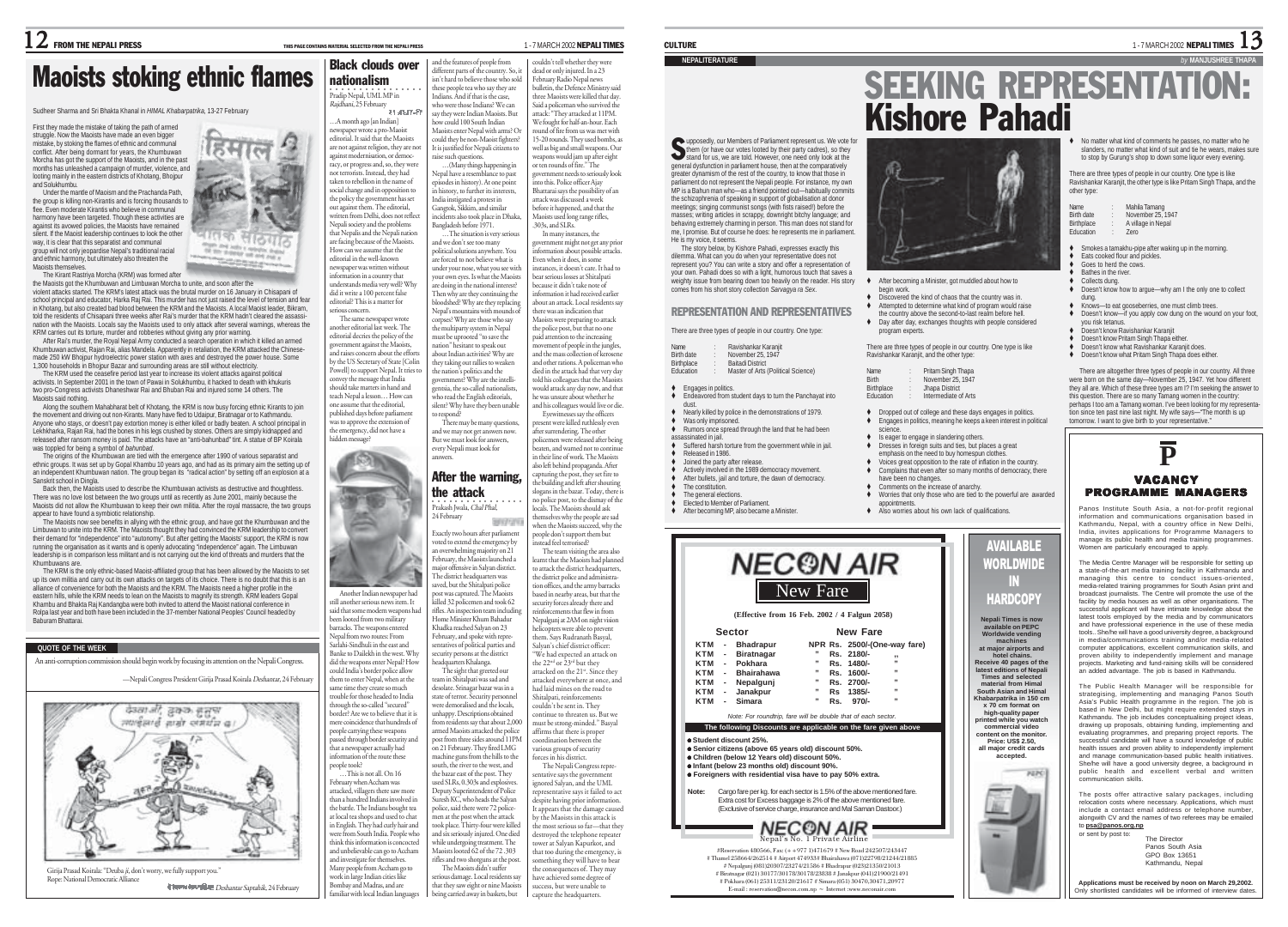### **ABOUT TOWN**

**EXHIBITION<br>❖ Archaeology and Restoration** Exhibition, video documentaries, slide shows, confer-<br>ences 1-3 March. Organised by the Alliance Française, the Department of Archaeology and Sanday Kentro Associates. Free entry and open to all. Alliançe Francaise, Thapathali. 241163

EVENTS **Asman Spring Mela** Annual charity fundraiser of the Association of St Mary's Alumnae Society, this year to benefit the girl child. Games, stalls and food. Also, door and raffle prizes including air tickets to Amsterdam, packages at hotels in Nepal and Philips products. 2 March, 10AM-6.30PM, Hyatt Regency Kathmandu. Entry Re 25.

 **Nepali classical dance and folk music** at Hotel Vajra. Dances of Hindu and Buddhist gods Tuesdays and Fridays, 7PM onwards, the Great Pagoda Hall. Ticket and tea Rs 400. Nepali folk tunes Wednesdays and Saturdays, 6.30PM onwards, hotel restaurant. Hotel Vajra. 271545

MUSIC **Live music** by Catch 22, Tuesday and Friday nights at the 40,000 ½ ft Bar, Rum Doodle Restaurant, Thamel. 414336

### DRINK

 **Classic teas** Thirty teas including all Dilmah Tea's herbals, greens, blacks and Oolongs. Also Ilam, Darjeeling, Makaibari and more. The Coffee Shop, Hotel de l'Annapurna. **Games, clove vodka** at The Corner Bar everyday, live music at the Splash Bar & Grill Fridays. Radisson Hotel. 411818

### **FOOD**

**Charcoalz** Buffet with grilled delicacies from around the world, glass of lager, live music and strawberries with cream. Non-vegetarians Rs 595 and vegetarians Rs 495, tax included. Poolside, Hotel Yak & Yeti. 248999

 **Singaporean and Malaysian food** Satay, rice, soymilk dishes, curry puffs and more. Between Jawalakhel fire station and St Mary's School. Sing Ma, the Food Court.

Foodcourt@wlink.com.np. 520004 **Steak weekends** at the Olive Garden Fridays, Saturdays, Sundays, and strawberries and cream everyday. Radisson Hotel. 411818

 **Oriental lunchtime** Special lunch menu, Rs 350 per head everyday 12 noon-3PM, China Garden, Hotel Soaltee Crowne Plaza. 273999

 **Italian passion** Pasta and pizza from woodfired ovens, all-you-can-eat salads and desserts, and complimentary entrance to the Rox Bar at Rs 950 plus tax per head. Rox Restaurant, Hyatt Regency Kathmandu. 491234

 **Variable chef's specials** Lunch for office-goers 12 noon-3PM, Dwarika's Hotel. 479488.

 **Sandwiches** Over the Rainbow American Diner has reopened. Fifth Avenue sandwiches, full meals at backpacker prices. Opposite Pilgrims Book House, Thamel.

 **Patan Museum Café** Mixed menu, garden seating. Lunch only, 11AM—2PM. 25 percent off with Summit Card. 526271

 **Lunch, tea and dinner** European and American cuisine with fine wines. La'Soon Restaurant and Vinotheque, Pulchowk. 535290

**Authentic Thai food** Everyday at Yin Yang Restaurant. 425510

 **Tukche Thakali Kitchen** Buckwheat, barley, bean, and dried meat specialties. Also brunch with porridge and pancakes, all raw material from Tukche village. Darbar Marg. **Barbecue lunch** with complementary wine or beer for adults, soft drink for children. Saturdays at the Godavari Village Resort, Rs 650 per head. 560675

GETAWAYS **Rhododendron Getaway** at the Horseshoe Resort in Mude, three hours from Kathmandu. Two days of rhododendron walks in forests, package tours at \$30 per day, all meals and sauna included. Email resort@horshoe.wlink.com.np

 **Destination Bardia** All-inclusive package to Jungle Base Camp, Royal Bardia National Park, with four days and three nights, one-way Kathmandu/Bardia flight, \$195 per head. Email: junglebasecamp@yahoo.com or ring Going Places Travels, 251400. www.geocities.com/junglebasecamp

 **Muktinath Darshan** Two nights/three days on B&B basis with Pokhara/Jomsom/Pokhara flights and airport, resort transfers. Indian nationals Rs 6,999 per head, expats \$250 per head. Jomsom Mountain Resort, salesjom@mail.com.np or jmr@soi.wlink.com.np. 496110 **Taste the difference** Cosy Nepali-style house on an organic farm in Gamcha, south of

Thimi. Up to Rs 1,200 per person per night including meals. aaa@wlink.com.np. **Heritage Package** Two-night package with six-course Nepali dinner, massage, break-fast, \$155 per couple, Dwarika's Hotel. 479488









**YAK YETI YAK** *by* **MIKU**

### **BOOKWORM**

**On Top of the World: Five Women Explorers in Tibet** Luree Miller eers Books, Seattle, 2000 Rs 1,050 In the late 1800s, when women were still bound by strict Victorian morals and cumbersome clothing, and Tibet was the ultimate in exploration, some women claimed the adventurous life. Nina Mazuchelli, Isabella Bird Bishop, Alexandra David-Neel, Fanny Bullock Workman and Annie Taylor all perform the pion pishop, recessional exerces vees, a samy punoes workman and run<br>med remarkable feats and their pioneering spirit continues to be an inspiratio



**Nepal: Tharu and Tarai Neighbours** Harald O Skar, ed. Bibliotheca Himalayica, Kathmandu, 1999 Rs 995

This volume deals first with national and minority issues of inclusion and exclusion: labour practices Maler such as kamaiya, the role of NGOs, citizenship, migration and cultural dynamics within groups. It then addresses local issues with reference to the impact of outside influence on local identities: Tharu self-definition, being modernising matwalis, the concept of becoming Rana, and changes in marriage and other cultural customs.

**For a Pagan Song: Travels in India, Pakistan and Afghanistan** Jonny Bealby Arrow Books, London, 1999 Rs 445 Jonny Bealby follows the footsteps of his two literary heroes, Peachey Carnehan and Daniel Dravot from

The Man Who Would Be King, travelling across remote parts of India and Pakistan and into war-torn (Afghanistan<br>Afghanistan. Picturing himself by a roaring fire, listening to the songs of a pagan chief, Bealby set out to<br>di

*Courtesy Mandala Book Point, Kantipath, 227711, mandala@ccsl.com.np*

### CLASSIFIED

| Semi-furnished spacious house in quiet<br>residential area near UN complex suitable<br>for a foreign family. Contact 521024. | K-Too! Beer and Steakhouse not the<br>"longest", "highest", "first" or any other<br>superlative. Just a relaxed, easy-going<br>bar and restaurant with the coldest been |
|------------------------------------------------------------------------------------------------------------------------------|-------------------------------------------------------------------------------------------------------------------------------------------------------------------------|
| Reflexology! The therapist applies alternat-                                                                                 | and juiciest steaks this side of the                                                                                                                                    |
| ing pressure to the feet. It reduces stress.                                                                                 | moon. By the Kathmandu Guest House.                                                                                                                                     |
| promotes relaxation and good health. Email                                                                                   | 433043                                                                                                                                                                  |
| buddhasfeet@vahoo.com or ring 410735                                                                                         |                                                                                                                                                                         |
|                                                                                                                              | HMB Mountain Biking Have your bike                                                                                                                                      |
| Stupa View and Restaurant & Terrace at                                                                                       | serviced or repaired by HMB's Profes-                                                                                                                                   |
| Baudhanath Stupa, Well-appointed restau-                                                                                     | sional Mechanics at the HMB Work-                                                                                                                                       |
| rant and terraces with views of stupa and                                                                                    | shop. Riding gear, accessories and                                                                                                                                      |
| Himalavas, International vegetarian                                                                                          | parts available. Second hand bikes                                                                                                                                      |
| specialties, pizza from clay oven, ice cream,                                                                                | bought/sold/hired. New and recondi-                                                                                                                                     |
| soft guitar tunes on Fridays, Saturdays,                                                                                     | tioned mountain bikes for sale.                                                                                                                                         |
| Sundays from 5PM on. Special events on full                                                                                  | Himalavan Mountain Bikes-Tours and                                                                                                                                      |

○○○○○○ tioned mountain bikes for sale. Himalayan Mountain Bikes—Tours and Expeditions. 437437.

*For insertions ring NT Marketing at 543333-36.*

## **BBC** on FM 102.4

|         | Radio Sagarmatha |                              |  |
|---------|------------------|------------------------------|--|
| Daily   | 2245-2300        | BBC नेपाली सेवा              |  |
| Daily   | 2045-2115        | BBC नेपाली सेवा              |  |
| Sun     | 0615-0645        | <b>BBC</b> Agenda            |  |
| Sat     | 0615-0645        | <b>BBC Science in Action</b> |  |
| Mon-Fri | 0615-0645        | <b>BBC World Today</b>       |  |

रेडियो सगरमाथा

moon. Open daily 11AM-8.30PM. 480262.







pose for a photograph on Education Day, 24 Feburary with award-winning students.





able to provide them with the wellrounded education that schoolgoing children get, but at least they become literate, they have a little more knowledge," she says. The morning meal requires attendance at the classes, but the evening meal is free, and any penniless person, young or old with an empty stomach can dig right in. The going has been hard and long for the Children's Food Programme, but it has been a success. When the mobile food distribution programme was begun Dr Rauniyar tells of how he wrote to all the major hotels in the capital, asking them to sponsor eal packets at Rs 5,000 per day. There was not one postive response. "Except for one hotel, no one had the manners to even reply

to my mail, and even they didn't agree. Just think of how much food s to waste in these places. It

would've been nothing for them to sponsor a day's meals." And so the board came up with a clever ideawhy not ask more privileged

celebrate, to spend Rs 1,000 to ponsor one meal. This found more genrous patrons and today the team runs the mobile food programme that distributes 400 packages of food every weekend.

individuals who have something to

runs the Village School-College Students Scholarship Programme. *To support either of these initiatives, ring 274473.*

In addition, the board of the Children's Food Programme also







 $14$  city